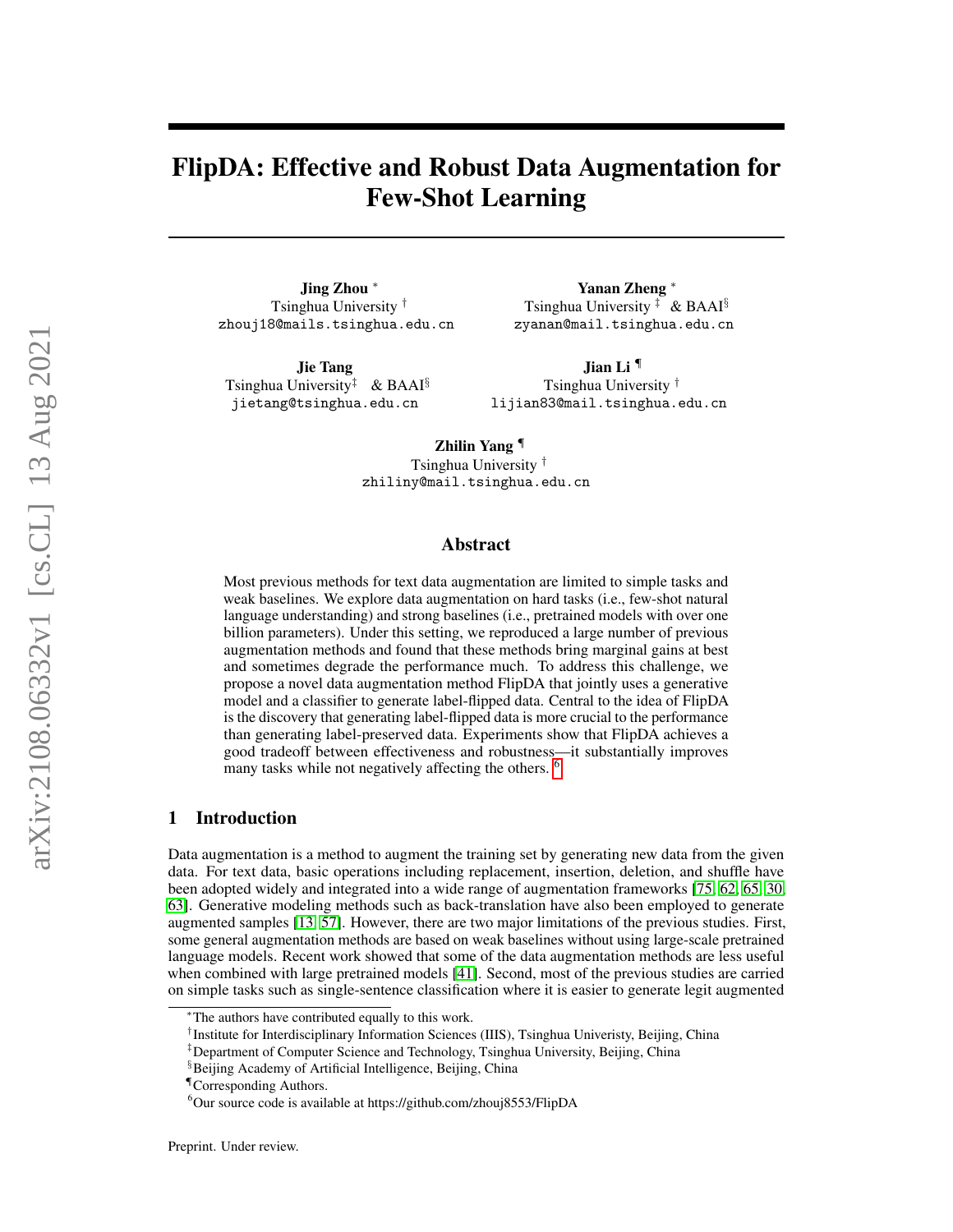samples. For harder tasks such as natural language understanding (e.g., telling whether sentence A entails sentence B), it is not clear whether previous methods still help.

In this work, we take a step further to study data augmentation under strong baselines and hard tasks. Our study employs large-scale pretrained language models such as DeBERTa [\[20\]](#page-15-1) with over one billion parameters as baselines. Moreover, we target a very challenging setting—few-shot natural language understanding (NLU). We consider challenging NLU tasks including question answering, textual entailment, coreference resolution, and word sense disambiguation. We adopt SuperGLUE which was constructed to include some of the most difficult language understanding tasks for current NLP approaches [\[59\]](#page-17-3). Following [\[56\]](#page-17-4), we used only 32 training examples to construct a few-shot setting. Under this setting, we reproduced a large number of widely-used prior methods for data augmentation. Our experiments lead to two unexpected discoveries: (1) most of previous augmentation methods bring only marginal gains at best and are not effective for most tasks; (2) in many cases, using data augmentation results in instability in performance and even entering a failure mode; i.e., performance may drop by a lot or fluctuate severely depending on which pretrained model is used. The above issues prevent these augmentation methods from practical usage for few-shot learning.

We propose a novel method FlipDA that achieves both effectiveness and robustness for hard few-shot tasks. During preliminary experiments, we observed that label-flipped data often largely improve the generalization of pretrained models, compared to augmented data that preserve the original labels. Based on this observation, FlipDA first generates data using word substitution based on a pretrained T5 [\[48\]](#page-17-5) and uses a classifier to select label-flipped data. Experiments demonstrate that FlipDA substantially improves performance on many of the hard tasks, outperforming previous augmentation baselines in terms of average performance by a large margin. Moreover, FlipDA is robust across different pretrained models and different tasks, avoiding failure modes.

### 2 Related Work

Data Augmentation. Data augmentation aims to increase the amount of training data, and then utilize it to improve the performance of the model. A wide range of augmentation methods are based on word substitution, such as synonym replacement [\[75\]](#page-18-0), KNN replacement [\[62,](#page-17-0) [58\]](#page-17-6), unif replacement [\[65\]](#page-18-1), tf-idf replacement [\[65\]](#page-18-1), bi-rnn replacement [\[30\]](#page-16-0) etc. Synonym replacement and KNN replacement are the most popular among them. Entity replacement is useful in question answering [\[49\]](#page-17-7), opinion mining [\[43\]](#page-16-2), and entity detection [\[72\]](#page-18-2) tasks. EDA [\[63\]](#page-17-1) combines four simple augmentation methods (i.e., synonym replacement, random deletion, random swap, and random insertion) and achieves good results on several single sentence classification tasks. Back translation [\[13,](#page-15-0) [57\]](#page-17-2) is widely used and becoming standard practice in machine translation tasks. Back translation is also adapted to question answering [\[71\]](#page-18-3) tasks. Pitifully, EDA and back translation methods are shown to be less useful with large pretrained models [\[41\]](#page-16-1).

Some augmentation methods are based on the perturbation in the feature space, for example, mixup [\[73,](#page-18-4) [17\]](#page-15-2), Mixtext [\[3\]](#page-14-0), LADA [\[2\]](#page-14-1), Snippext [\[43\]](#page-16-2), and other augmentation methods in the feature space [\[32\]](#page-16-3). However, we observed limited improvement using these methods under our setting, suggesting that feature space augmentation might not be very much compatible with pretrained models and hard NLU tasks.

Various generation-based augmentation methods have been proposed. Variational autoencoders [\[64,](#page-17-8) [38,](#page-16-4) [55,](#page-17-9) [70\]](#page-18-5) and denoising autoencoders [\[44\]](#page-16-5) are applied to generate augmented examples, but these methods usually rely on a large amount of training data, which is not suitable for fewshot learning tasks. Along this direction, CRQDA [\[40\]](#page-16-6) trains a model to generate answerable and unanswerable questions. A sequence-to-sequence data augmentation method [\[22\]](#page-15-3) is proposed for dialogue language understanding. In contrast to our approach, these methods are more task-specific and cannot be directly applied to general NLU tasks.

In addition, large pretrained models have been used for data augmentation. [\[31\]](#page-16-7) utilize large pretrained models, such as GPT-2, BERT, and BART, for conditional data augmentation. LAMBADA [\[1\]](#page-14-2) finetunes a GPT-2 model with the priming technique to get augmented examples. GPT3Mix [\[69\]](#page-18-6) uses GPT-3 along with prompting to generate augmented data for classification tasks. Our method is similar to this line of work in that we also use pretrained models for generating augmented data. However, there are the following key differences. First, it is challenging for these prior methods to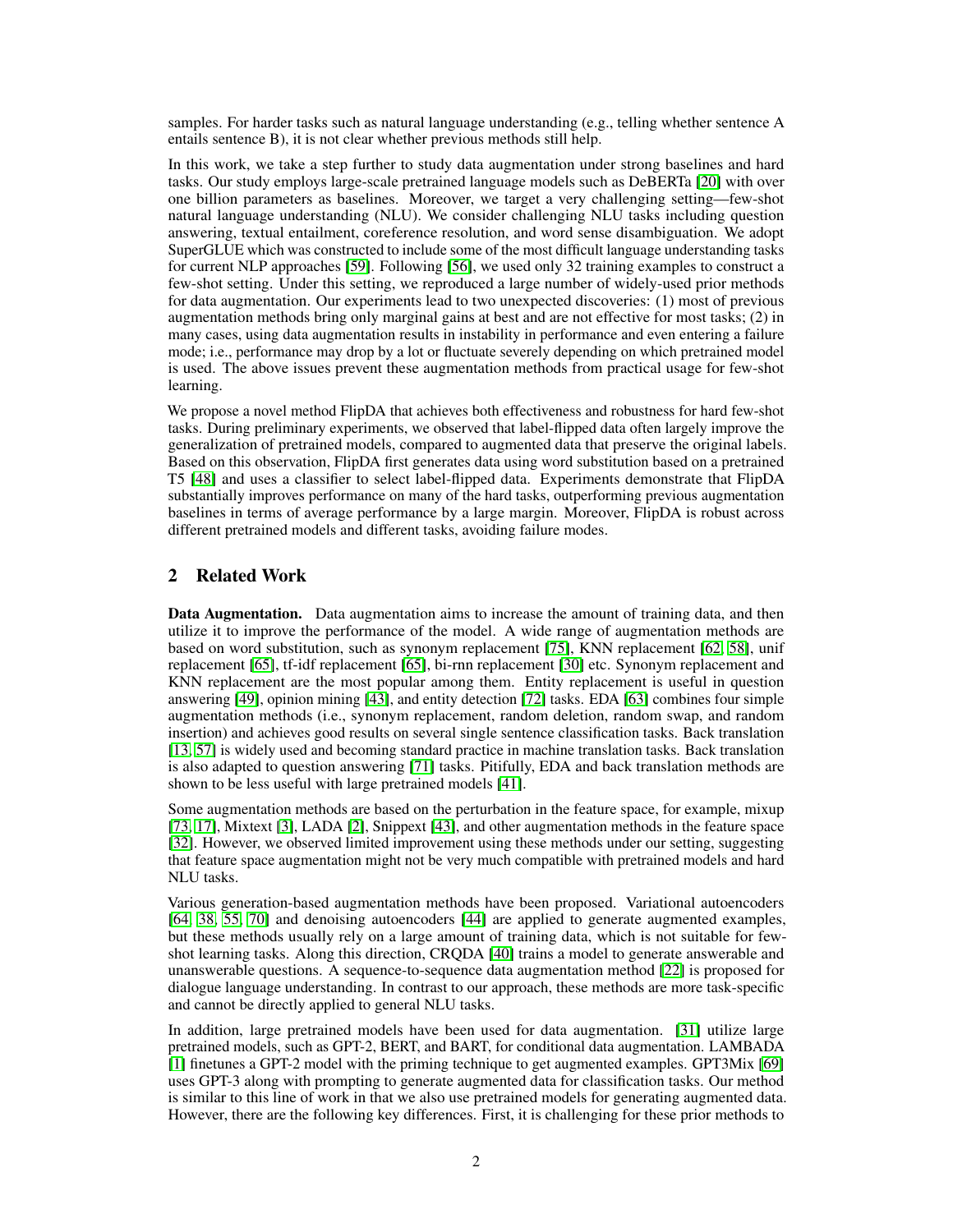handle long sequences or multiple sentences. In our preliminary experiments, we were not able to use these methods to generate proper data samples (see details in Section [4\)](#page-7-0). Second, besides generating augmented samples, we found it crucial to use label-flipped data for augmentation, which is a unique and critical aspect of FlipDA.

Self-training. Self-training [\[24\]](#page-15-4) is a semi-supervised learning algorithm, which labels unlabeled data with a trained model (teacher model), and then uses the labeled data and unlabeled data jointly to train a new model (student model). This process may repeat for a few iterations. Self-training is applied in a lot of fields, including sense disambiguation [\[68\]](#page-18-7), pattern extraction [\[52\]](#page-17-10), parsing [\[42,](#page-16-8) [23,](#page-15-5) [51\]](#page-17-11), image classification [\[67\]](#page-18-8), neural sequence generation [\[18\]](#page-15-6), speech recognition [\[26\]](#page-15-7), and so on. Knowledge distillation and pseudo-labeling are special forms of self-training [\[21,](#page-15-8) [34,](#page-16-9) [50\]](#page-17-12). [\[76\]](#page-18-9) observed that different from pre-training, self-training is helpful with strong data augmentation. Noisy Student [\[66\]](#page-18-10) obtained good results on ImageNet by using an equal-or-larger student model and adding noise to the student. [\[18\]](#page-15-6) concluded that dropout is important for self-training in sequence generation tasks. [\[45\]](#page-16-10) proposed to update the parameters of the teacher model using the feedback of the student's performance on labeled data.

Self-training bears similarity to the second phase of FlipDA where a teacher model is used to select samples. Different from previous self-training methods, FlipDA discovers and leverages the usefulness of label flipping to improve performance and does not rely on unlabeled data. Moreover, as shown in Section [4,](#page-7-0) the data selection strategy of FlipDA is superior to some of the baselines such as Noisy Student.

Adversarial Attacks. Adversarial attacks add small perturbations to the original inputs while not affecting the label of the original sample to fool the model. [\[39\]](#page-16-11) proposed to select the most vulnerable words first and then utilize the BERT model to replace the words, which is followed by generating grammatically fluent and semantically consistent examples. [\[15\]](#page-15-9) and [\[37\]](#page-16-12) further utilize BERT to replace, insert, or merge words in the sentences for better attack performance. Adversarial attacks and FlipDA both generate samples in the neighborhood of the original samples, but their goals are very much different. Adversarial attacks aim at fooling the model with label-preserved samples, while FlipDA aims at improving the performance of tasks with label-flipped samples. In addition, adversarial attacks require generating high quality samples, while fluency is not a major concern for augmentation as long as it improves performance.

Label Flipping. Our manual label flipping augmentation procedure is analogous to [\[27\]](#page-15-10) and [\[14\]](#page-15-11). [\[27\]](#page-15-10) aimed to mitigate the effects of learning spurious features. [\[14\]](#page-15-11) proposed to use manual label flipping to reduce systematic gaps in the dataset. In contrast, we target improving few-shot generalization via data augmentation. Moreover, we measure the performance on an existing i.i.d. distributed test set while [\[27\]](#page-15-10) and [\[14\]](#page-15-11) created more challenging/meaningful test sets. Most importantly, we propose an automatic method of label flipping, going beyond manual efforts.

### 3 Data Augmentation for Few-Shot Learning

### 3.1 Setting

In this work, we consider data augmentation on hard tasks and strong baselines.

Few-Shot NLU Tasks. Natural language understanding is a collection of tasks that require in-depth understanding of the input in order to obtain high performance. NLU tasks range from coreference resolution [\[35\]](#page-16-13), causal reasoning [\[16\]](#page-15-12), textual entrailment [\[9,](#page-14-3) [7\]](#page-14-4), and word sense disambiguation [\[47\]](#page-16-14) to question answering [\[5,](#page-14-5) [28,](#page-15-13) [74\]](#page-18-11). These tasks are usually formulated as mapping a sentence or multiple sentences to a certain label. In this work, for systematic evaluation, we adopt SuperGLUE which contains a set of natural language understanding tasks and is designed to benchmark progress on "difficult" language understanding capabilities for current NLP approaches [\[60\]](#page-17-13). Following [\[56\]](#page-17-4), we used only 32 training examples to construct a few-shot setting to further increase the difficulty.

Large-Scale Pretrained Models. Our setting assumes a large-scale pretrained language model [\[11,](#page-15-14) [33,](#page-16-15) [20\]](#page-15-1) is available and few-shot learning is performed based on the pretrained model. This is a crucial setting because previous studies found that using a strong pretrained model as the baseline eliminates the benefits of data augmentation [\[41\]](#page-16-1) while large pretrained models are becoming more and more available. Our main result is based on DeBERTa [\[20\]](#page-15-1) with over one billion parameters, and we also provide additional results with ALBERT which has fewer parameters [\[33\]](#page-16-15).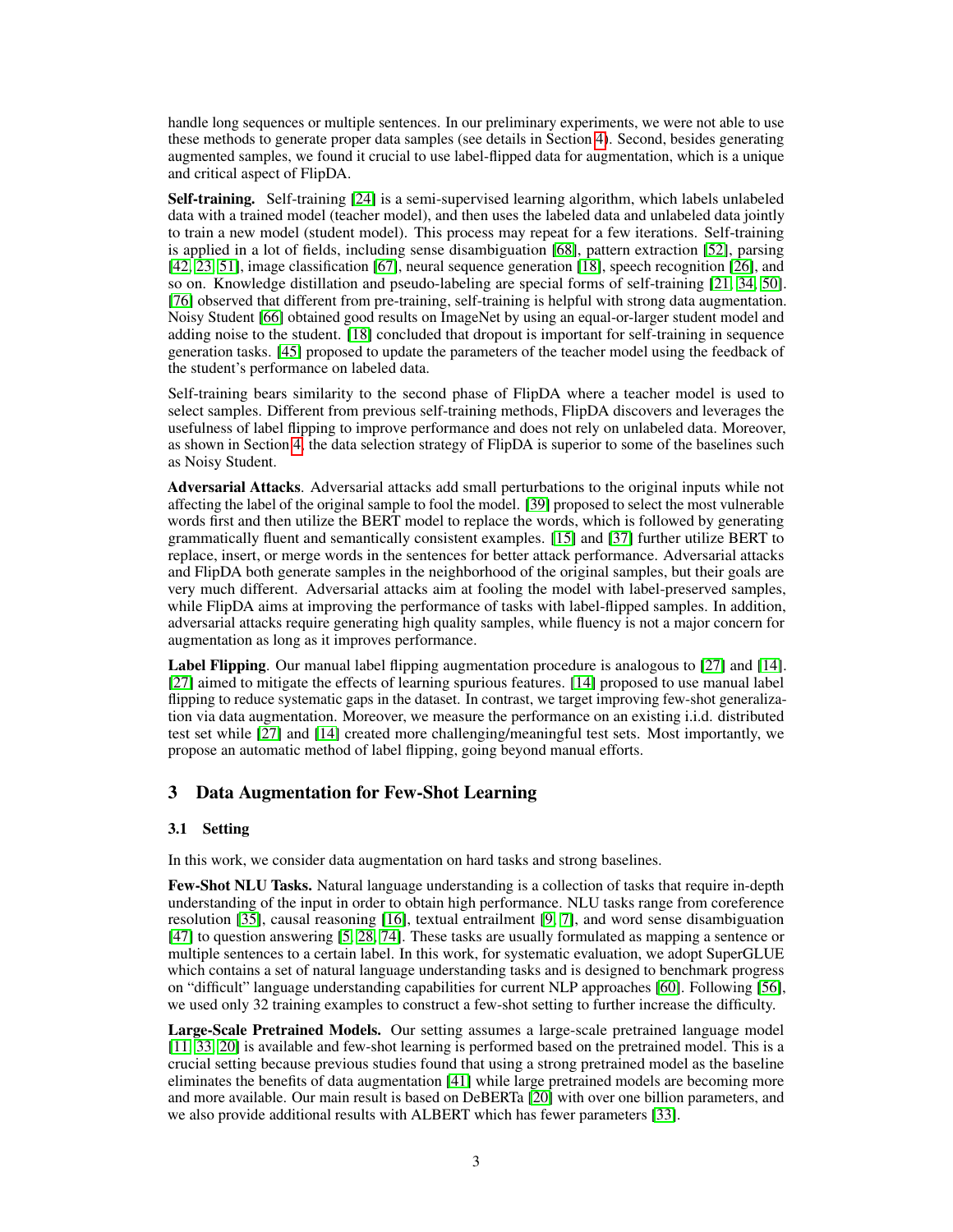Preliminary Experiments with Prior Methods. Our preliminary experiments with a large number of previous methods lead to a conclusion that there is not an effective and robust method available for this hard setting. With the previous methods, the gains are limited while it is possible to enter a failure mode with substantial performance drop. More details will be discussed in Section [4.](#page-7-0) We will discuss how we tackle this challenge by proposing a novel data augmentation method FlipDA in the following sections.

### 3.2 Desiderata: Effectiveness and Robustness

We propose key desiderata for data augmentation methods under the setting of few-shot learning.

- 1. Effectiveness. A data augmentation method should be able to improve performance on certain tasks in a significant manner.
- 2. Robustness. A data augmentation method should not suffer from a failure mode in all cases. Failure modes are common for few-shot learning where some minor changes might cause substantial performance drop. We argue this should be used as a key evaluation metric. We mainly consider two types of robustness in this work: (1) robustness w.r.t. different base pretrained models and (2) robustness w.r.t. different tasks.

In other words, we want a data augmentation method that improves some tasks while not hurting the others, so as to achieve strong performance in terms of both effectiveness and robustness.

### <span id="page-3-1"></span>3.3 Effectiveness: Manual Label Flipping Improves Performance

<span id="page-3-0"></span>Table 1: Results of manual data augmentation. We manually write augmented examples that preserve or flip the label. Flipping the labels substantially improves performance on CB, RTE and WSC by up to 10 points, while preserving the labels only has minor gains.

| <b>Tasks</b> | No DA            | Preserves        | Flips            |
|--------------|------------------|------------------|------------------|
| <b>BoolQ</b> | $78.21 \pm 0.27$ | $78.55 \pm 0.49$ | $77.68 \pm 0.08$ |
| CB-Acc       | $81.55 + 4.12$   | $82.14 + 3.57$   | $91.07 \pm 3.09$ |
| $CB-F1$      | $72.16 \pm 7.02$ | $77.07 + 4.91$   | $88.14 + 3.93$   |
| <b>COPA</b>  | $90.33 \pm 1.15$ | $91.33 \pm 0.58$ | $90.33 \pm 0.58$ |
| <b>RTE</b>   | $68.11 \pm 3.28$ | $67.63 \pm 2.61$ | $76.05 \pm 0.75$ |
| <b>WSC</b>   | $79.49 + 2.22$   | $78.53 \pm 2.78$ | 85.58 ± 0.96     |

Since previous methods are not sufficiently effective and robust in our preliminary experiments (see Tables [5](#page-9-0) and [6](#page-9-1) in Section [4](#page-7-0) for more details), we use manual augmentation to investigate what kind of augmented data is beneficial for large pretrained models in the few-shot setting. We mainly study two types of data augmentation—one that preserves the labels and the other that flips the labels. Since manual augmentation is time consuming, we select a subset of representative SuperGLUE tasks in this study.

To augment label-flipped data, the following principle is applied—making minimal changes to the original text sample to alter the label. Augmentation includes word addition, deletion, and substitution. To augment label-preserved data, we substitute some of the words with semantically similar words but make sure that the label is unchanged.

Results are shown in Table [1.](#page-3-0) In this experiment, for each original example, we produce one labelflipped example and one label-preserved example. We combine the augmented data with the original data to train a model. Our experiments follow the original setting of PET/iPET[\[56\]](#page-17-4), which is to train each pattern with three seeds and ensemble these (pattern, seed) pairs. We repeat this ensemble process 3 times and report their mean and standard deviation. Flipping labels substantially improves performance on three of the tasks by up to 10 points, while preserving the labels only has minor gains. In contrast, many of previous methods on data augmentation focus on creating data examples that are assumed to have the same labels as the original examples. This contradiction might explain the observation that previous augmentation methods are not sufficiently effective for the hard few-shot setting.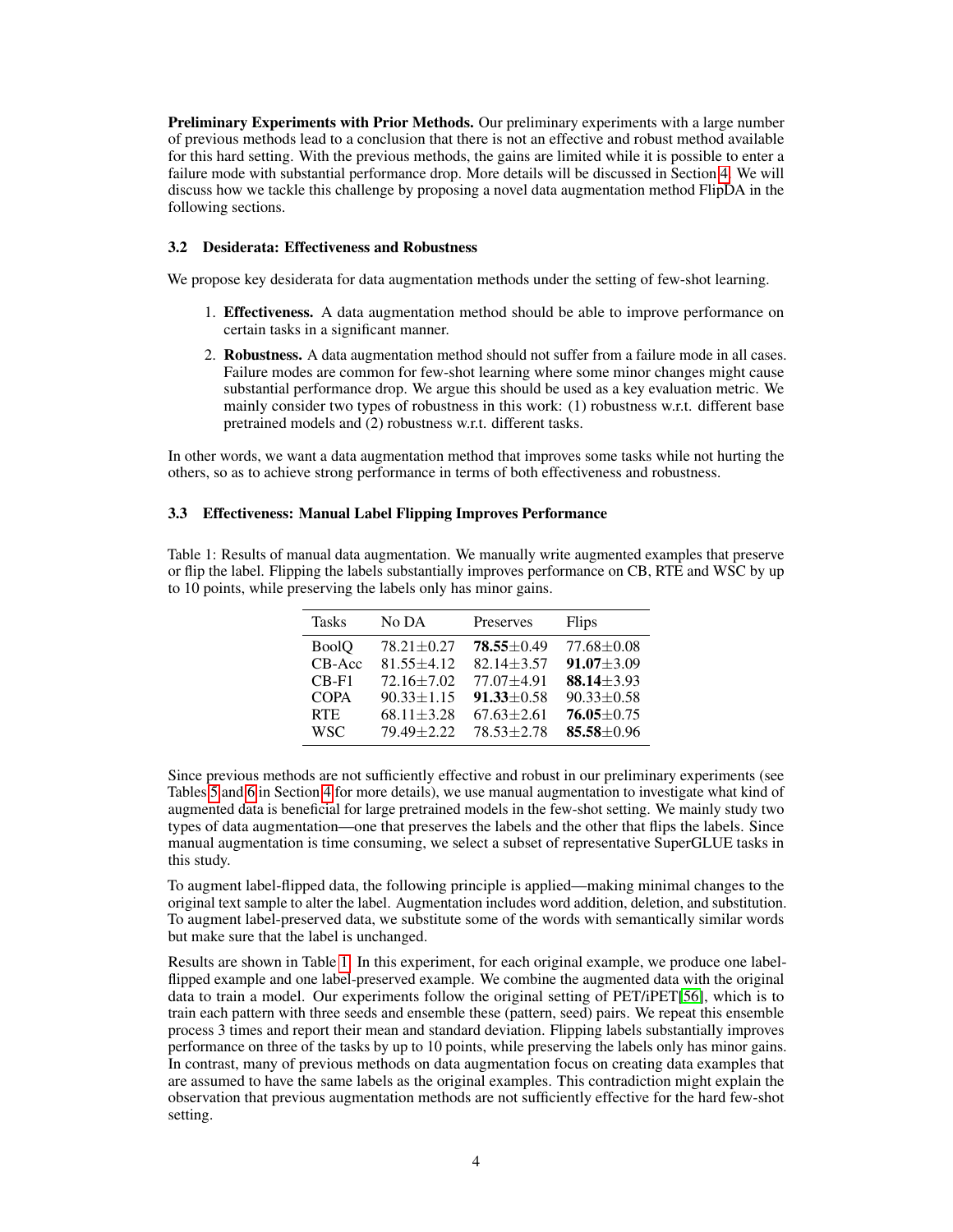<span id="page-4-0"></span>Table 2: Label-flipped examples from manual augmentation. The augmentation principle is to make minimal changes that are sufficient to alter the labels. Black denotes original examples, and blue denotes augmented examples. The last task WSC is coreference resolution, which is to extract the referred entitiy from the text. In this case, "label" is defined as the referred entity (denoted in red), and label flipping is defined as modifying the entity.

| <b>RTE</b> | "premise": "This case of rabies in western Newfoundland is the first case confirmed<br>on the island since 1989."<br>"hypothesis": "A case of rabies was confirmed." ("entailment")                                                                                                                                                                                    |
|------------|------------------------------------------------------------------------------------------------------------------------------------------------------------------------------------------------------------------------------------------------------------------------------------------------------------------------------------------------------------------------|
|            | "hypothesis": "A case of smallpox was confirmed." ("not entailment")                                                                                                                                                                                                                                                                                                   |
| CB.        | "hypothesis": "even someone as sensible as Miss van Williamsburgh would try to<br>make a play of this sort"<br>"premise": ""For such a person, finding a protector might not be so difficult, even<br>in Edinburgh." Jean smiled. He might have known that even someone as sensible as<br>Miss van Wiliamsburgh would try to make a play of this sort." ("entailment") |
|            | " <b>premise</b> ": ""For such a person, finding a protector might not be so difficult, even in<br>Edinburgh." Jean smiled. Do you think that even someone as sensible as Miss van<br>Wiliamsburgh would try to make a play of this sort?" ("neutral")                                                                                                                 |
| <b>WSC</b> | "sentence": "The city councilmen refused the demonstrators a permit because they<br>advocated violence."                                                                                                                                                                                                                                                               |
|            | "hypothesis": "The city councilmen refused the criminals a permit because they advo-<br>cated violence."                                                                                                                                                                                                                                                               |

Some of the label-flipped augmented examples are shown in Table [2.](#page-4-0) We conjecture that label flipping augmentation provides useful information about the important components in a sentence that determine the label. In other words, augmented samples provide intermediate supervision that explains the predictions, which improves generalization in a few-shot setting.

There is a caveat about this manual augmentation experiment. Although we follow a certain principle (i.e., making minimal changes to alter the label) and pay much attention to the augmentation quality, the manual augmentation procedure is inevitably subjective and hard to reproduce. For reference, we will make our manually augmented dataset publicly available. More importantly, we will design an automatic method in the following sections for objective evaluation and reproducibility. That said, the findings in this section motivate the core idea of FlipDA.

### <span id="page-4-1"></span>3.4 Robustness: What Contribute to Failure Modes?

We also use preliminary experiments to analyze why augmentation methods usually suffer from failure modes. Most augmentation methods are based on a label preserving assumption that the newly generated data samples have the same labels as the original ones. However, it is challenging for automatic methods to always generate samples that preserve the labels in a hard NLU setting.

We first examine the samples generated by previous automatic methods including EDA and KNN. Examples are shown in Table [4.](#page-5-0) In the first example, a keyword "rabies" is deleted by the augmentation method, which not only results in a grammatically incorrect expression but also eliminates the key information to support the hypothesis. In the second example, the entity name in the hypothesis "Lake Titicaca" is replaced by "Lake Havasu", which results in a label change from entailment to non-entailment. If a model is trained on these noisy augmented data with the label preserving assumption, performance degradation is expected.

To further verify the cause of failure modes, we experimented with EDA [\[63\]](#page-17-1) on the RTE task in SuperGLUE [\[59\]](#page-17-3). Using EDA decreases the performance by a few percentage points with both ALBERT and DeBERTa, entering a failture mode. To analyze the reason, we identified two types of noise in the augmented samples: (1) grammatical errors that lead to the difficulty of understanding and (2) modification of key information that alters the labels. We experimented with (1) replacing these noisy samples with the original ones and (2) correcting the labels of these noisy samples. Note that for label correction, if a sample has severe grammatical mistakes and is not understandable by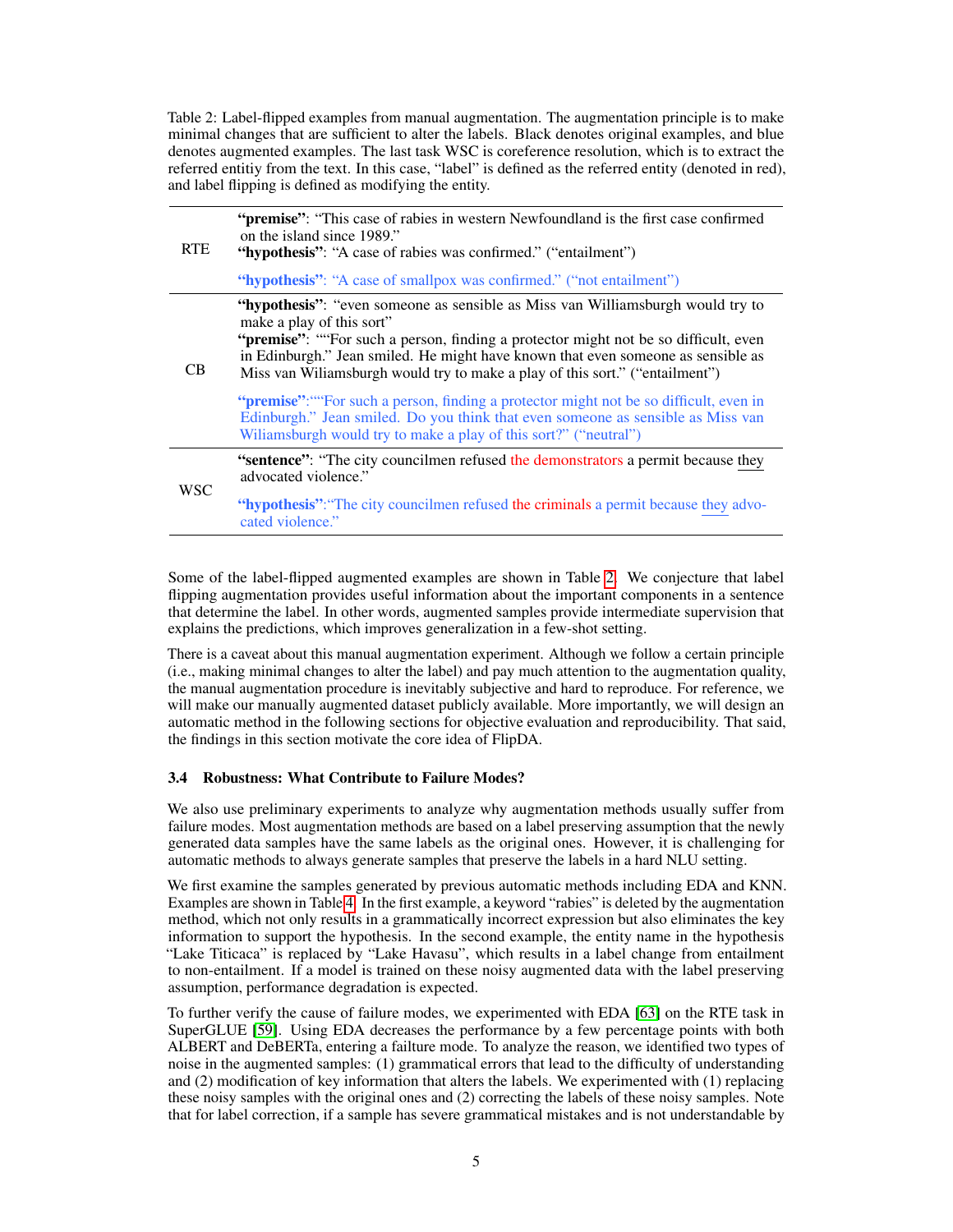human, we always mark it as "not entailment". This is related to an interesting phenomenon that for NLU tasks, label flipping is usually asymmetric. We will discuss more of this phenomenon is Section [4.5.](#page-10-0)

As shown in Table [3,](#page-5-1) both operations of replacing and correcting noisy samples largely improve performance to prevent the failure mode. Moreover, correcting the labels brings large gains and results in favorable performance compared to the baseline without data augmentation. This indicates that the label-preserving assumption and grammatical errors contribute to failure modes, and label flipping tends to alleviate the issue.

Similar to experiments in Section [3.3,](#page-3-1) experiments in this section involve subjective factors like human judgement. We would like to reiterate that these experiments are merely meant to demonstrate the intuition and insights of FlipDA, rather than proving the superiority of FlipDA.

<span id="page-5-1"></span>Table 3: Performance of correcting the wrong-labeled augmented data by EDA on RTE. Wrong-Deleted denotes replacing the wrong-labeled augmented samples with corresponding original samples, and Wrong-Flipped denotes flipping the labels of the wrong-labeled augmented samples to be the correct ones. The results show that in this case data augmentation with the label-preserving assumption substantially contributes to performance drop.

|               | ALBERT | <b>DeBERTa</b> |
|---------------|--------|----------------|
| No DA         | 61.40  | 81.95          |
| <b>EDA</b>    | 58.33  | 77.38          |
| Wrong-Deleted | 59.39  | 80.75          |
| Wrong-Flipped | 61.07  | 83.39          |

<span id="page-5-0"></span>Table 4: Augmented example with wrong labels. The first is by EDA, and the second is by KNN. Black denotes original examples, and blue denotes augmented examples. The phenomenon of asymmetric label transformation (e.g., flipping from "entailment" to "not entailment" is more common) is further studied in Section [4.5.](#page-10-0)

"premise": "This case of rabies in western Newfoundland is the first case confirmed on the island since 1989."

"hypothesis": "A case of rabies was confirmed." ("entailment")

"**premise**": "this case of in western newfoundland is the first case confirmed on the island since 1989."

"hypothesis": "a case of rabies was confirmed." ("not entailment")

"premise": "... The security vice-minister, Marcos Farfan, said that police have surveillance photographs of Mr Dwyer at various public events attended by Mr Morales, including a peasant rally near Santa Cruz and a visit to naval installations on Lake Titicaca ..."

"hypothesis": "Lake Titicaca has a naval installation." ("entailment")

"**premise**": "... the security vice - minister, marcos farfan, said that investigators have surveillance photographs of mr farrell at various public events hosted by mr morales , includes a peasant rally near santa cruz and a visit to naval installations on lake titicaca ..." "hypothesis": "lake havasu has a naval installation". ("not entailment")

## <span id="page-5-2"></span>3.5 FlipDA: Automatic Label Flipping

The above observations in Sections [3.3](#page-3-1) and [3.4](#page-4-1) show that a label flipping data augmentation method without the label-preserving assumption might be beneficial for few-shot NLU, in terms of both effectiveness and robustness. Moreover, reducing grammatical errors is also key to preventing failure modes. This motivates our development of the new method FlipDA that automatically generates and selects label-flipped data, which does not rely on the label-preserving assumption.

FlipDA mainly consists of the following steps, as shown in Figure [3.5:](#page-5-2)

- 1. Train a classifier (e.g., finetuning a pretrained model) without data augmentation
- 2. Generate label-kept and label-flipped augmented samples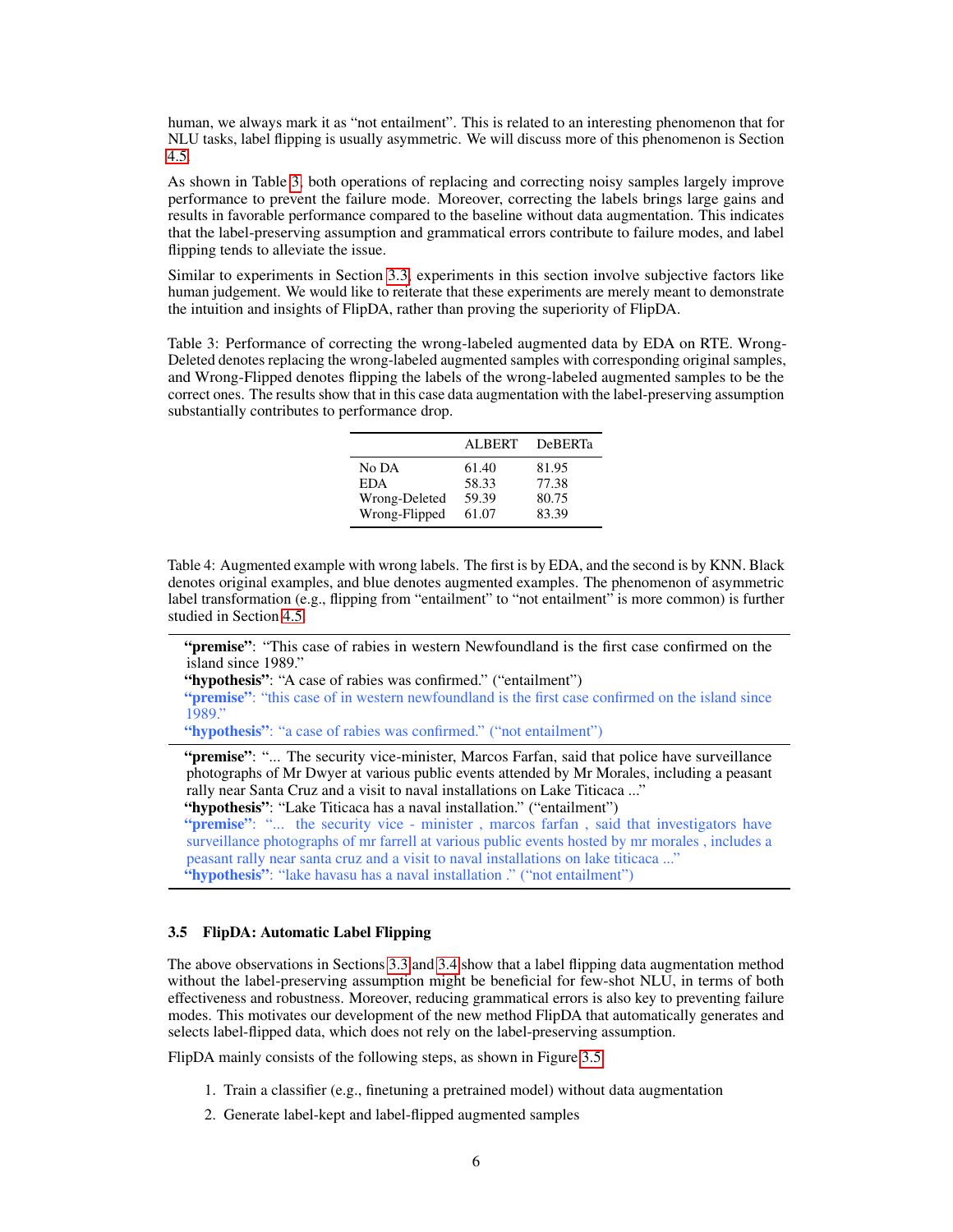

Figure 1: Training process of FlipDA. We first train a classifier with standard PET. And then, we generate augmented data with both kept/flipped labels. Thirdly, we utilize the trained classifier to filter the augmented data. Finally, we retrain the model with the selected augmented data and get a new model.

- 3. Use the classifier to select generated samples with largest probabilities for each possible label
- 4. Retrain the classifier with additional augmented samples

Formally, given a few-shot training set  $\{(x_i, y_i)\}_i$  where  $x_i$  is text (possibly a set of text pieces or a single piece) and  $y_i \in \mathcal{Y}$  is a label. We finetune a pretrained model f to fit the conditional probability for classification  $f(x, y) = \hat{p}(y|x)$ . For example, the model f can be a pretrained BERT [\[11\]](#page-15-14) or its variants [\[33,](#page-16-15) [11\]](#page-15-14). In the second step, we generate augmented samples from the original ones. For each training sample  $x_i$ , we generate a set of augmented samples  $S_i = \{x_{i,1}, x_{i,2}, \dots\}$ . In our implementation, we first use a cloze pattern [\[56\]](#page-17-4) to combine both  $x$  and  $y$  into a single sequence, and then randomly mask a fixed percentage of the input tokens. This is followed by employing a pretrained T5 model [\[48\]](#page-17-5) to fill the blanks to form new samples (see Appendix [A.3](#page-19-0) for more details). Note that using T5 to generate augmented samples does introduce additional knowledge and reduce grammatical errors, but naively using T5 for augmentation without label flipping and selection does not work well (see ablation study in Section [4\)](#page-7-0). After generating the augmented samples, we use the classifier f for scoring. Specifically, let  $S_i$  be a set of augmented samples generated from the original sample  $(x_i, y_i)$ . For each label  $y' \neq y_i$ , we construct a set

$$
S_{i,y'}=\{x|x\in S_i\text{ and }y'=\argmax_y\hat{p}(y|x)\}
$$

which contains all augmented samples with y' being highest-probability class. Given the set  $S_{i,y'}$ , we select the sample with the highest predicted probability

$$
x',y'=\argmax_{x\in S_{i,y'},y=y'} \hat{p}(y|x)
$$

where x' is a sample in the generated set, y' is the flipped label, and the estimated probability  $\hat{p}(y'|x')$ scored by the model f is the largest in  $S_{i,y'}$ . After selecting the label-flipped example  $(x', y')$ , we add  $(x', y')$  to the augmented training set. In other words, we only add an example into the training set if the model  $f$  considers the flipped label to be correct. We apply this procedure to each possible label  $y' \neq y_i$ . In case  $S_{i,y'}$  is empty, we do not add any examples to the training set. In practice, we find it beneficial to also add the example with the highest probability of label preserving, using the same procedure. After augmenting the training set, we retrain the classifier  $f$  to obtain the final model.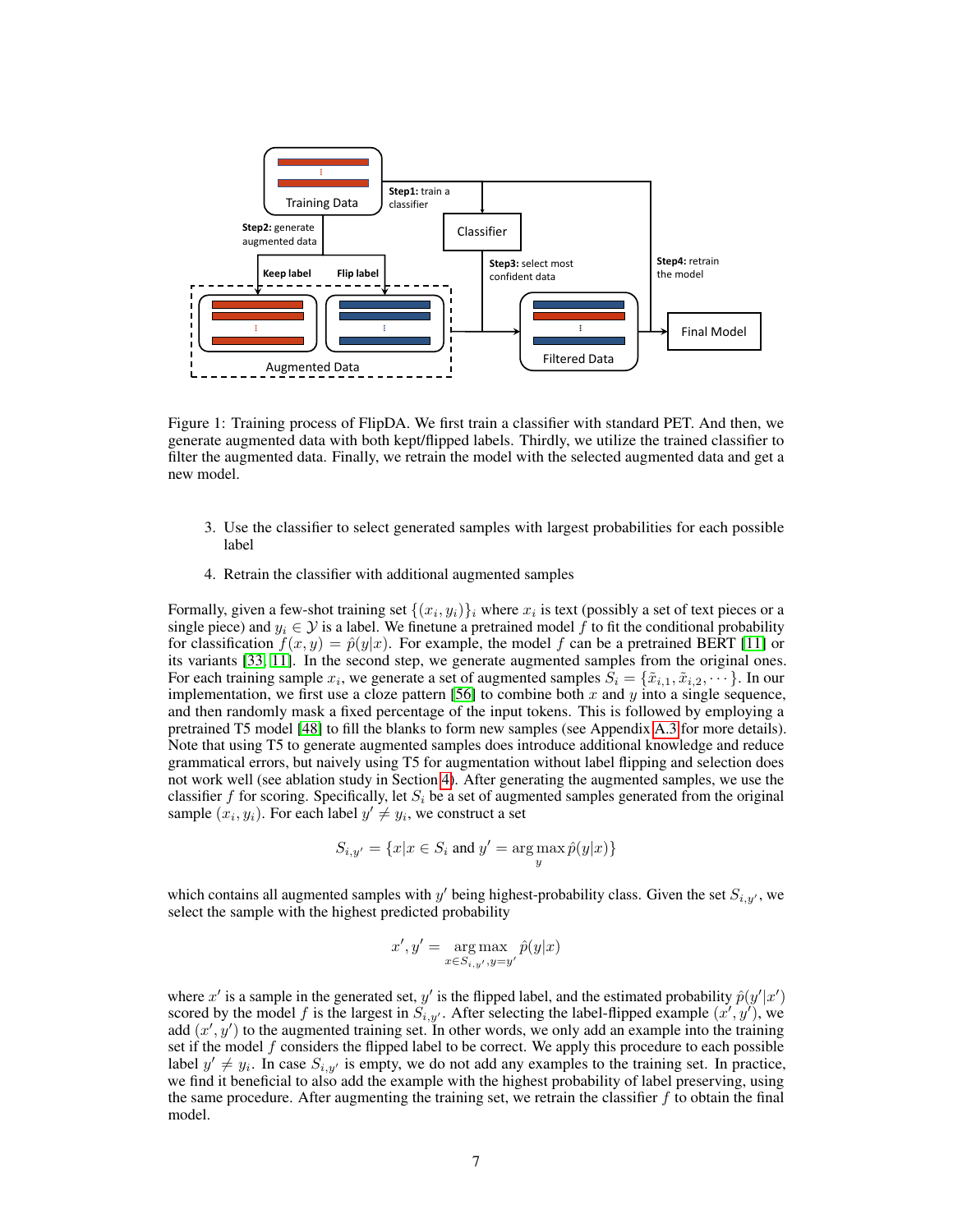### <span id="page-7-0"></span>4 Experiments

In this section, we conduct extensive experiments on the few-shot version of natural language understanding benchmark SuperGLUE [\[60\]](#page-17-13) (also known as FewGLUE [\[56\]](#page-17-4)). Results demonstrate that FlipDA is effective in promoting few-shot performance by generating label-flipped data while being robust towards different pretrained models as well as tasks.

### 4.1 Experimental Setup

Datasets Compared to tasks from other NLU benchmarks (e.g., GLUE [\[61\]](#page-17-14)), most of which are single-sentence tasks, SuperGLUE consists of complicated NLU tasks that are all sentence-pair or sentence-triple tasks, which demand more understanding abilities. We conduct systematic experiments across 7 SuperGLUE tasks, ranging from question answering (BoolQ [\[6\]](#page-14-6) & MultiRC [\[29\]](#page-15-15)), textual entailment (CB [\[10\]](#page-15-16) & RTE [\[8\]](#page-14-7)), co-reference resolution (WiC [\[46\]](#page-16-16)), causal reasoning (COPA [\[53\]](#page-17-15)), and word sense disambiguation (WSC [\[36\]](#page-16-17)). Each task consists of a 32-sample train set, a test set, a validation set, and an additional unlabeled set.

Baselines We compare our FlipDA with various data augmentation baseline methods. We do not choose some generation-based methods [\[64,](#page-17-8) [70,](#page-18-5) [38\]](#page-16-4), because they usually need a lot of training data, which is not suitable for few-shot learning tasks. We also attempted to experiment with methods like LAMBADA [\[1\]](#page-14-2) and GPT3Mix [\[69\]](#page-18-6). Because SuperGLUE tasks often involve dependency between sentence pairs, correlation between augmented sentences is necessary in order for the data to be meaningful. However, we were not able to generate well-formed, meaningful data from either LAMBADA or GPT3Mix. For example, in RTE, we want a premise and a shorter hypothesis that may be contained in the premise, but methods like GPT3Mix usually keep on generating long paragraphs in an uncontrollable manner. Moreover, these methods rely on priming, which is not suitable for datasets with long sentences.

We take seven augmentation methods as the baseline as follows. For more details about implementation please refer to Appendix [A.2.](#page-19-1)

- 1. Synonym Replacement (SR) [\[75\]](#page-18-0) augments data by randomly choosing  $r\%$  words from original texts (stop words excluded), and replacing them with synonyms from WordNet<sup>[7](#page-7-1)</sup>.
- 2. KNN Replacement (KNN) [\[62\]](#page-17-0) is similar with Synonym Replacement but differs in replac-ing randomly-chosen-words with one of the nearest words derived from GloVe[8](#page-7-2).
- 3. Easy Data Augmentation (EDA) [\[63\]](#page-17-1) mixes outputs from four data augmentation methods, including synonym replacement, random insertion, random swap, and random deletion.
- 4. Back Translation (BT) [\[13,](#page-15-0) [57\]](#page-17-2) translates each text into another language, and then back translates into the original language<sup>[9](#page-7-3)</sup>.
- 5. **TinyBERT** (T-BERT) [\[25\]](#page-15-17) generates augmented data by randomly (with probability  $p$ ) replacing each token with either word predicted by a Bert-base-cased model (for singlepiece word) or words derived by GloVe (for multiple-piece word).
- 6. **T5-MLM** [\[31\]](#page-16-7) generates augmented data by randomly (with probability  $p$ ) masking some tokens, and then filling in the blanks with a large pretrained model. We use pattern-based data cloze to further improve its performance. That is, it is the same as our FlipDA with only label-preserved examples and without data selection.
- 7. MixUP [\[73,](#page-18-4) [17\]](#page-15-2) augments data in the feature space, which linearly interpolates between two source sentence embeddings, and correspondingly linearly interpolates the two target embeddings.

<span id="page-7-1"></span><sup>7</sup> https://wordnet.princeton.edu/

<span id="page-7-3"></span><span id="page-7-2"></span><sup>8</sup> https://nlp.stanford.edu/projects/glove/

 $9$ We implemented two versions of BT with google translator. The first one is BT-10, in which we get the augmented data with 9 languages (Spanish, French, German, Afrikaans, Russian, Czech, Estonian, Haitian Creole, and Bengali) and then mix it with the original sentences. The second one is BT-6, in which we get the augmented data with 5 intermediate languages (Spanish, French, German, Russian, and Haitian Creole) and then mix it with the original sentences.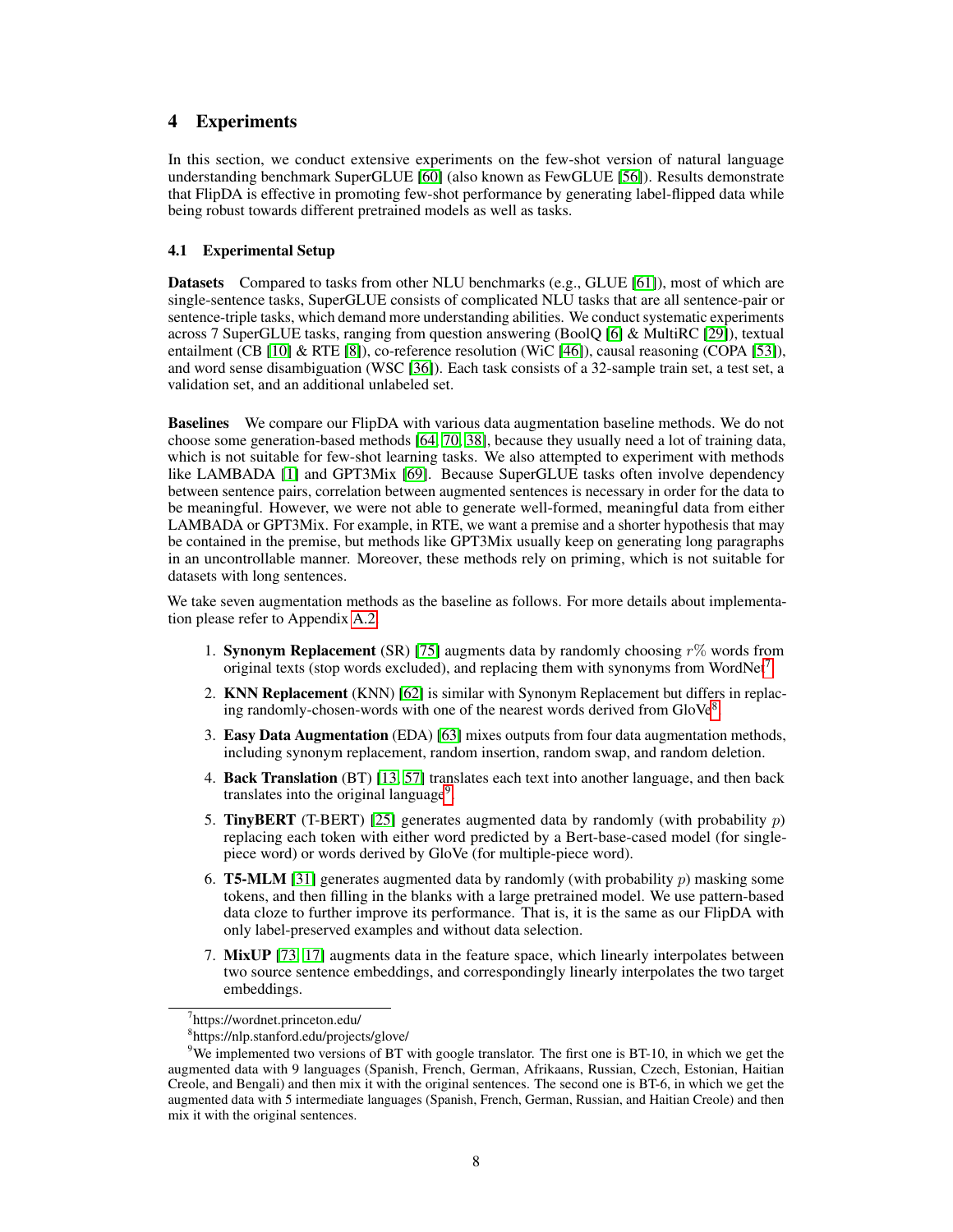Evaluation Protocol To evaluate effectiveness, we use exactly the same metrics (e.g., accuracy, f1 score, and exact match) as PET/iPET [\[56\]](#page-17-4). PET is a prompt-based training framework, which converts all tasks into cloze problems, and substantially exceeds the previous sequence classification method. It has been proved that fine-tuning on small datasets would suffer from high variance and instability [\[12\]](#page-15-18), which results in drastic changes even for minor changes in experimental conditions. Besides, PET/iPET [\[56\]](#page-17-4) has also pointed out that the choice of patterns would influence much on the performance. To alleviate such influences, we run each experiment over multiple patterns and 3 iterations, and finally report the average performance.

Additionally, we also explore the robustness of FlipDA with respect to different pretrained models and tasks. We experiment on 7 different complicated tasks as mentioned above, and 2 pretrained language models of different scales, respectively ALBERT (ALBERT-xxlarge-v2) and DeBERTa (DeBERTa-xxlarge-v2). For robustness evaluation, we propose a new metric named MaxDrop (MD), which measures the maximum performance drop compared to not using augmentation over multiple tasks for a given method. In detail, with tasks  $t_1, t_2, \ldots$ , and  $t_n$ , method med, and baseline base, MD is denoted as

$$
MD = \max_{t \in \{t_1, t_2, \dots, t_n\}} \max(0, score_{t, base} - score_{t, med})
$$

, where score<sub>t,med</sub> denotes the performance of method med on task t, and score<sub>t,base</sub> denotes the performance of method base on task t. Smaller values indicate the method is more robust towards various tasks, and vice versa.

We follow the same experimental setting as PET/iPET [\[56\]](#page-17-4) where we take a set of fixed hyperparameters. For ALBERT, we use exactly the same hyper-parameters as PET/iPET [\[56\]](#page-17-4). For DeBERTa, we select a set of fixed hyper-params according to practical considerations. Please refer to Appendix [A.1](#page-18-12) for details.

### 4.2 Main Results

The main results are presented in Table [5](#page-9-0) and Table [6.](#page-9-1) We can observe that our FlipDA achieves the best performance among all data augmentation methods in both effectiveness (Avg.) and robustness (MD) on both ALBERT-xxlarge-v2 & DeBERTa-v2-xxlarge.

Specifically, FlipDA achieves an average performance of 72.90 on ALBERT-xxlarge-v2 and an average of 78.65 on DeBERTa-v2-xxlarge, both of which outperform baselines by more than 3 points. The results strongly suggest that FlipDA is effective in boosting the performance of few-shot tasks by augmenting high-quality data without causing too many side effects.

We do not implement back-translation on WiC and WSC, because they both need to keep part of the words in the sentence unchanged, which can not be satisfied by back-translation. Meanwhile, we also observe that FlipDA shows improvements on all tasks except WSC, while all the other methods only work on a few tasks (denoted with underlines). Such observations are consistent with the MaxDrop results, where FlipDA achieves the lowest MaxDrop value of 0.0 on ALBERT-xxlarge-v2 and 1.28 on DeBERTa-v2-xxlarge. This implies that FlipDA is robust to different types of tasks, while other data augmentation methods could only be effective for partial tasks, and are not sufficiently robust.

### 4.3 Ablation Study of FlipDA

We observe that most of the data augmentation methods show effectiveness in terms of certain tasks or base models to a certain extent, while FlipDA can achieve good performance on almost all the tasks. Therefore, we are especially interested in **the essential reasons** that make FlipDA effective  $\&$ robust. In this section, we show the ablation results with model DeBERTa-v2-xxlarge. You can refer to more results with ALBERT in Appendix [A.6.](#page-21-0)

Generally, FlipDA has two steps, where the first step prepares the candidate augmented data and the second step selects data and flips labels. In the following experiments, we first freeze the second step to study variants the first step, and then fix the first step to study the second.

Effectiveness of Pattern-based Data Cloze From the perspective of obtaining candidate augmented data, there are several different types of methods, including replacement-based methods (e.g., KNN replacement and synonym replacement), generation-based methods (e.g., back translation), feature space based methods (e.g., mixup), and our pattern-based data cloze method (i.e., FlipDA). To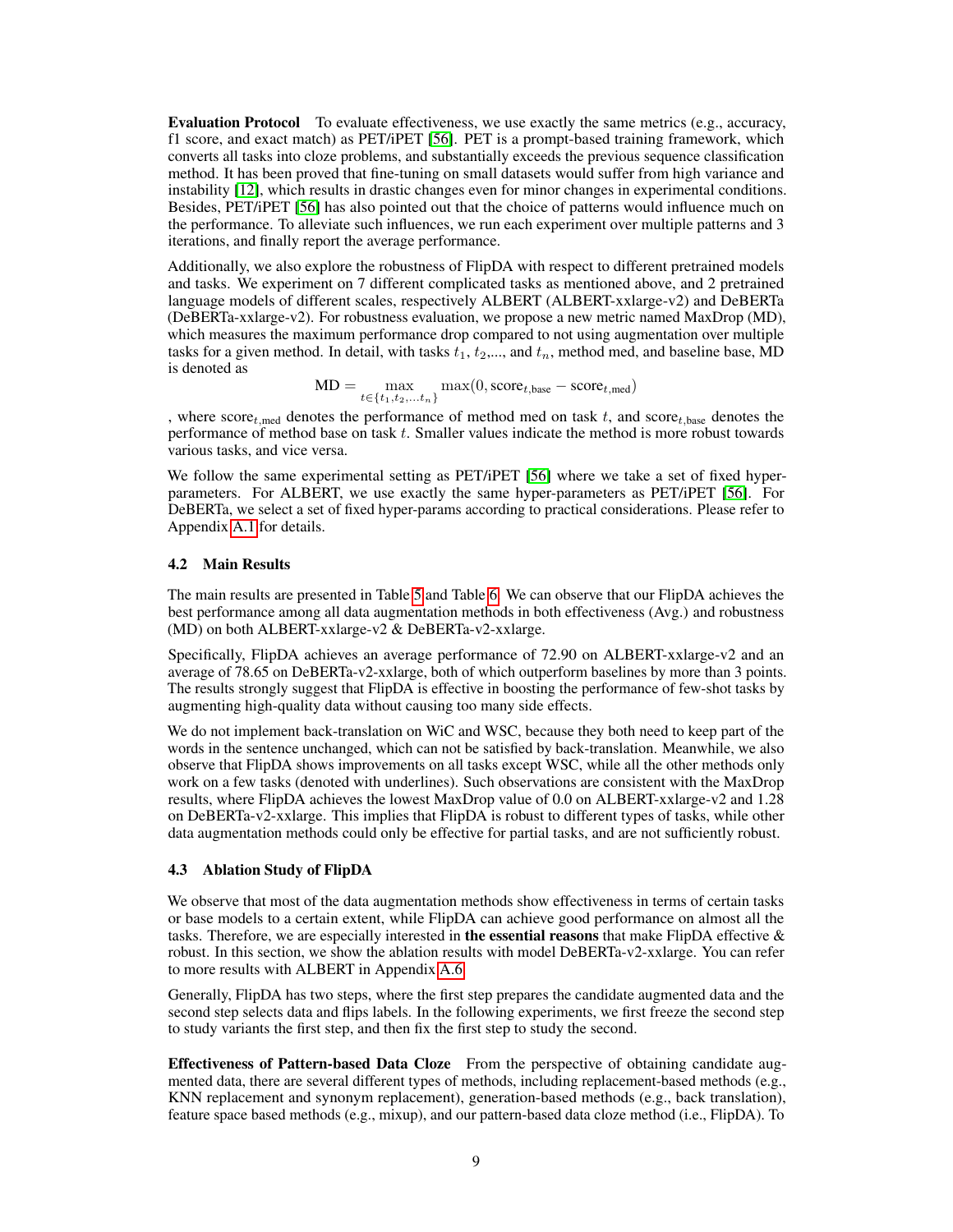<span id="page-9-0"></span>Table 5: Performance of baseline methods and FlipDA based on PET and ALBERT-xxlarge-v2 ("baseline" denotes the original PET with no data augmentation. Underline denotes values that outperform "baseline". Bold denotes the best-performed ones of the task). "Avg." is the average of scores and "MD" (MaxDrop) measures the maximum performance drop over multiple tasks for a given method. All results are the the average over multiple patterns and 3 iterations.

| Method          | BoolQ<br>Acc. | CB<br>Acc.F1 | <b>COPA</b><br>Acc. | <b>RTE</b><br>Acc. | WiC<br>Acc.              | <b>WSC</b><br>Acc. | MultiRC<br>EM/F1a | Avg.  | MD                       |
|-----------------|---------------|--------------|---------------------|--------------------|--------------------------|--------------------|-------------------|-------|--------------------------|
| <b>Baseline</b> | 72.47         | 82.74/74.84  | 88.33               | 61.40              | 51.27                    | 77.03              | 33.04/74.64       | 69.02 | $\overline{\phantom{a}}$ |
| <b>SR</b>       | 74.98         | 83.33/78.12  | 87.50               | 59.24              | 51.25                    | 78.74              | 34.09/75.55       | 69.61 | 2.16                     |
| <b>KNN</b>      | 74.51         | 82.14/74.39  | 85.50               | 61.91              | 51.62                    | 75.00              | 32.72/75.20       | 68.68 | 2.83                     |
| <b>EDA</b>      | 72.68         | 81.10/73.58  | 84.50               | 58.33              | 51.81                    | 75.85              | 28.74/73.05       | 67.34 | 3.83                     |
| $BT-10$         | 74.59         | 82.44/77.72  | 83.00               | 55.93              |                          |                    | 32.96/74.69       |       | 5.47                     |
| $BT-6$          | 75.36         | 82.89/76.55  | 86.50               | 57.46              | $\overline{\phantom{a}}$ |                    | 34.85/75.82       |       | 3.94                     |
| <b>T-BERT</b>   | 72.60         | 85.42/82.35  | 84.67               | 58.66              | 51.10                    | 78.95              | 30.47/73.20       | 68.81 | 3.66                     |
| T5-MLM          | 73.86         | 83.48/75.01  | 87.33               | 62.27              | 51.08                    | 79.17              | 33.79/74.06       | 69.55 | 1.00                     |
| MixUP           | 75.03         | 83.93/79.28  | 70.33               | 62.06              | 52.32                    | 68.70              | 34.06/74.66       | 66.34 | 18.00                    |
| FlipDA          | 76.98         | 86.31/82.45  | 89.17               | 70.67              | 54.08                    | 78.74              | 36.38/76.23       | 72.90 | 0.00                     |

<span id="page-9-1"></span>Table 6: Performance of baseline methods and FlipDA based on PET and DeBERTa-v2-xxlarge. "baseline" denotes the original PET without data augmentation. Underlines denote values that outperform the "baseline". 'FlipDA cls" denotes the same classifier as in FlipDA for filtering candidate augmented data. Bold denotes the best-performing ones of the task. Wave-lines denote methods with FlipDA classifiers that outperform the original (without FlipDA classifier) version. "Avg." is the average of scores and "MD" (MaxDrop) measures the maximum performance drop over multiple tasks for a given method. All results are the the average over multiple patterns and 3 iterations.

| Method                    | <b>BoolO</b><br>Acc. | CB<br>Acc.F1               | <b>COPA</b><br>Acc. | <b>RTE</b><br>Acc. | WiC<br>Acc. | <b>WSC</b><br>Acc. | MultiRC<br>EM/F1a          | Avg.                | MD            |
|---------------------------|----------------------|----------------------------|---------------------|--------------------|-------------|--------------------|----------------------------|---------------------|---------------|
| <b>Baseline</b>           | 78.30                | 85.42/79.31                | 87.67               | 81.95              | 58.74       | 80.13              | 40.40/78.14                | 75.49               |               |
| <b>SR</b>                 | 77.37                | 87.20/80.28                | 87.00               | 76.29              | 58.88       | 80.88              | 35.70/76.25                | 74.30               | 5.66          |
| $+$ FlipDA cls            | 80.37                | 83.48/79.01                | 85.50               | 82.79              | 59.75       | 78.10              | 37.51/76.84                | 74.99               | 2.17          |
| <b>KNN</b>                | 75.35                | 83.78/75.61                | 85.00               | 75.45              | 59.63       | 79.38              | 29.84/69.14                | 72.00               | 9.78          |
| $+$ FlipDA cls            | 78.51                | 87.50/82.53                | 88.33               | 82.79              | 58.66       | 76.39              | 38.86/77.29                | 75.40               | 3.74          |
| <b>EDA</b>                | 74.42                | 83.63/76.23                | 85.83               | 77.38              | 59.28       | 78.74              | 37.02/77.05                | 73.23               | 4.57          |
| $+$ FlipDA cls            | 76.20                | 87.35/82.35                | 88.17               | 82.31              | 59.94       | 79.81              | 42.84/79.30                | 76.05               | 2.10          |
| $BT-10$<br>$+$ FlipDA cls | 75.38<br>79.97       | 88.24/84.03<br>85.71/80.50 | 85.33<br>87.50      | 79.66<br>78.58     |             |                    | 38.88/77.79<br>40.97/78.25 |                     | 2.92<br>3.37  |
| $BT-6$<br>$+$ FlipDA cls  | 76.78<br>79.63       | 86.46/82.56<br>84.67/77.94 | 84.00<br>77.00      | 81.47<br>82.91     | -           |                    | 40.53/79.01<br>39.03/77.64 | $\overline{a}$<br>۰ | 3.67<br>10.67 |
| <b>T-BERT</b>             | 70.53                | 86.01/82.77                | 86.17               | 72.80              | 57.49       | 78.85              | 34.94/75.17                | 72.18               | 9.15          |
| $+$ FlipDA cls            | 80.24                | 86.16/81.25                | 83.00               | 82.19              | 59.49       | 79.59              | 40.78/78.64                | 75.42               | 4.67          |
| T5-MLM                    | 77.39                | 83.04/73.71                | 88.17               | 81.23              | 60.73       | 82.37              | 35.02/74.98                | 74.69               | 4.73          |
| <b>MixUP</b>              | 63.41                | 71.13/60.83                | 72.00               | 68.59              | 57.70       | 68.38              | 39.24/76.88                | 64.87               | 16.39         |
| FlipDA                    | 81.80                | 88.24/87.94                | 90.83               | 83.75              | 65.12       | 78.85              | 44.18/80.00                | 78.65               | 1.28          |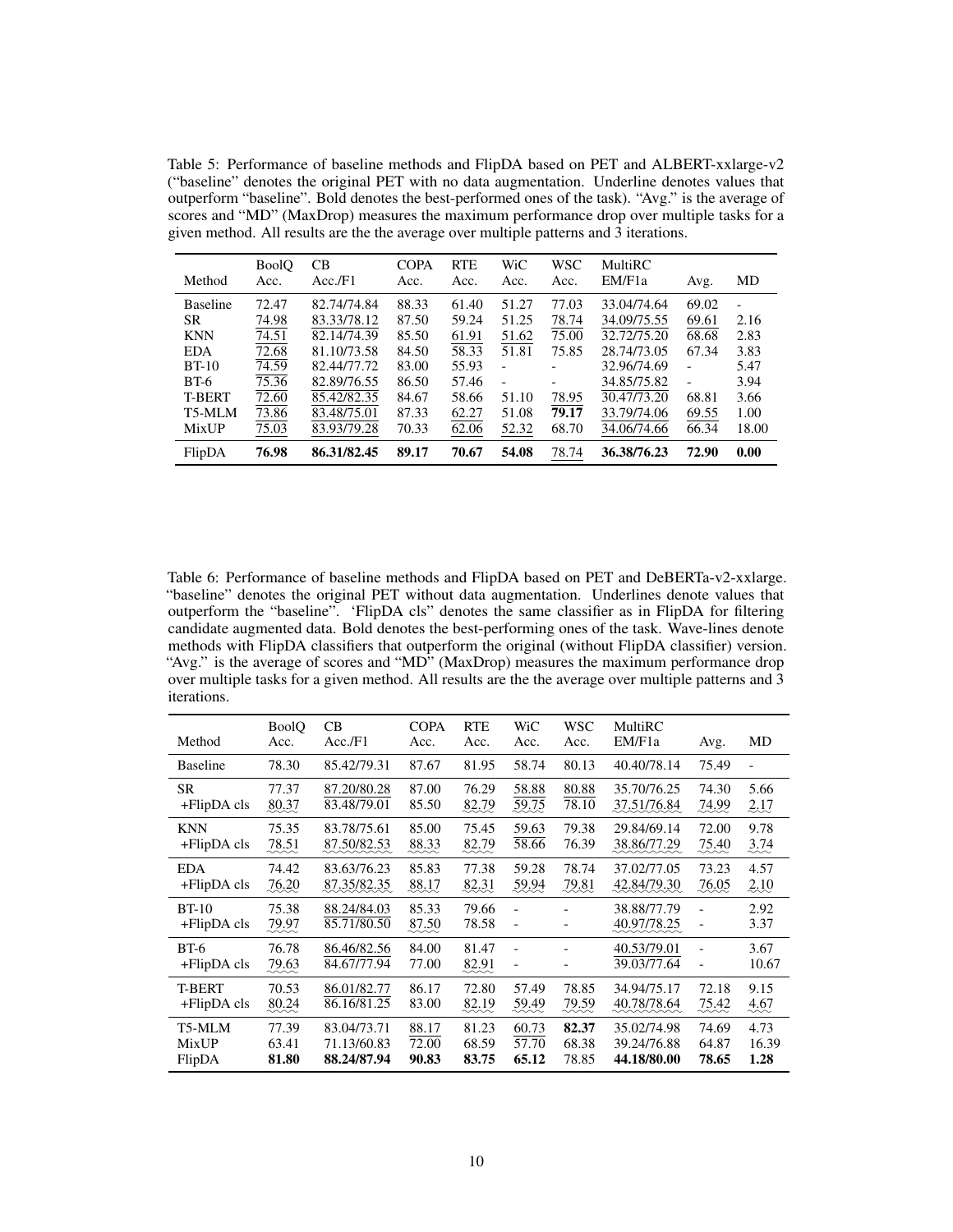find out the differences among them, we conduct massive ablation studies by feeding the candidate augmented data obtained by these methods into the same classifier (as FlipDA uses) and see if other strategies can also reach similar performance as FlipDA does. Table [6](#page-9-1) shows the ablation results on three types of methods of obtaining candidate augmented data. Note that the feature space-based method is not included since this method can not be combined with a classifier.

FlipDA outperforms all the baseline methods with a classifier (i.e., with "FlipDA cls"). FlipDA achieves the largest average effectiveness scores as well as the smallest MaxDrop value (denoted in bold). When combining different strategies of obtaining candidate augmented data with FlipDA classifier still cannot reach similar performance to FlipDA, which proves that our pattern-based data cloze strategy with T5 is effective. There are several possible reasons. Augmentation based on T5 produces samples with less grammatical errors. This will be further discussed in Section ??. Moreover, T5-style blank filling might produce samples that are more compatible with label flipping.

Effectiveness of FlipDA Classifier Now we compare the performance of different data augmentation methods with and without the FlipDA classifier. According to results in Table [6,](#page-9-1) most baseline methods with the FlipDA classifier outperform the original version in terms of both effectiveness (Avg.) and robustness (MD). This demonstrates that the FlipDA classifier which is capable of flipping labels and filtering data is effective in augmenting high-quality data and improving few-shot NLU performance. The only exceptions are BT-6 and BT-10, for which the FlipDA classifier does not improve performance. This is reasonable since data augmented by back translation usually lack diversity. Using the FlipDA classifier further decreases diversity and hurts performance.

The improvement brought by the FlipDA classifier is more consistent on BoolQ, RTE, and MultiRC. This may be because these tasks involve predicting one single token with two opposite choices. As a result, label flipping might happen more often. Some of the other tasks such as COPA and WSC involve predicting multiple tokens, which makes generating label-flipped data more difficult. This leads to less substantial improvement on these tasks.

### <span id="page-10-2"></span>4.4 Analysis of Label-Flipping v.s. Label-Preservation

As indicated in Table [5](#page-9-0) and Table [6,](#page-9-1) generating both label-flipped and label-preserved data at the same time lead to performance improvement. A follow-up question is how label-flipped data and label-preserved data respectively contribute to the overall performance. To answer this question, we conduct further analysis by running decoupling label-flipped data and label-preserved data. Results are presented in Table [7,](#page-10-1) where bold text represents the best-performed methods. We conclude that augmenting both label-flipped and label-preserved data leads to the best average performance. Besides, values with underlines denote the second-best performance, most of which are augmenting only label-flipped data. Augmenting only label-preserved data leads to the worst performance, even slightly underperforming the non-augmentation baseline.

This demonstrates the high effectiveness of label-flipping. This aligns well with our analysis in Section [3.3.](#page-3-1) For more results on ALBERT please refer to Appendix [A.6.2.](#page-21-1)

<span id="page-10-1"></span>Table 7: Ablation study on label-flipped data v.s. label-preserved data on DeBERTa-v2-xxlarge. Bold denotes the best-performed results. Underlines denote the second-best results. "Avg." is the average of scores and "MD" (MaxDrop) measures the maximum performance drop over multiple tasks for a given method. All results are the the average over multiple patterns and 3 iterations.

| Method                                                               | <b>BoolO</b><br>Acc.             | <b>CB</b><br>Acc./F1                                     | <b>COPA</b><br>Acc.              | <b>RTE</b><br>Acc.               | WiC<br>Acc.                      | <b>MultiRC</b><br>EM/F <sub>1</sub> a                   | Avg.                             | MD                 |
|----------------------------------------------------------------------|----------------------------------|----------------------------------------------------------|----------------------------------|----------------------------------|----------------------------------|---------------------------------------------------------|----------------------------------|--------------------|
| <b>Baseline</b><br>FlipDA (both)<br>Label-Flipped<br>Label-Preserved | 78.30<br>81.80<br>80.91<br>77.04 | 85.42/79.31<br>88.24/87.94<br>84.52/80.99<br>83.48/78.68 | 87.67<br>90.83<br>89.67<br>87.67 | 81.95<br>83.75<br>83.51<br>80.99 | 58.74<br>65.12<br>62.34<br>60.08 | 40.40/78.14<br>44.18/80.00<br>42.7/79.37<br>39.55/78.30 | 74.72<br>78.61<br>76.70<br>74.30 | 0.0<br>0.0<br>1.28 |

### <span id="page-10-0"></span>4.5 Analysis of Label Transformation

Section [4.4](#page-10-2) proves that label-flipped augmented data are more effective in improving few-shot performance than label-preserved ones. Along this direction, it is even more intriguing to study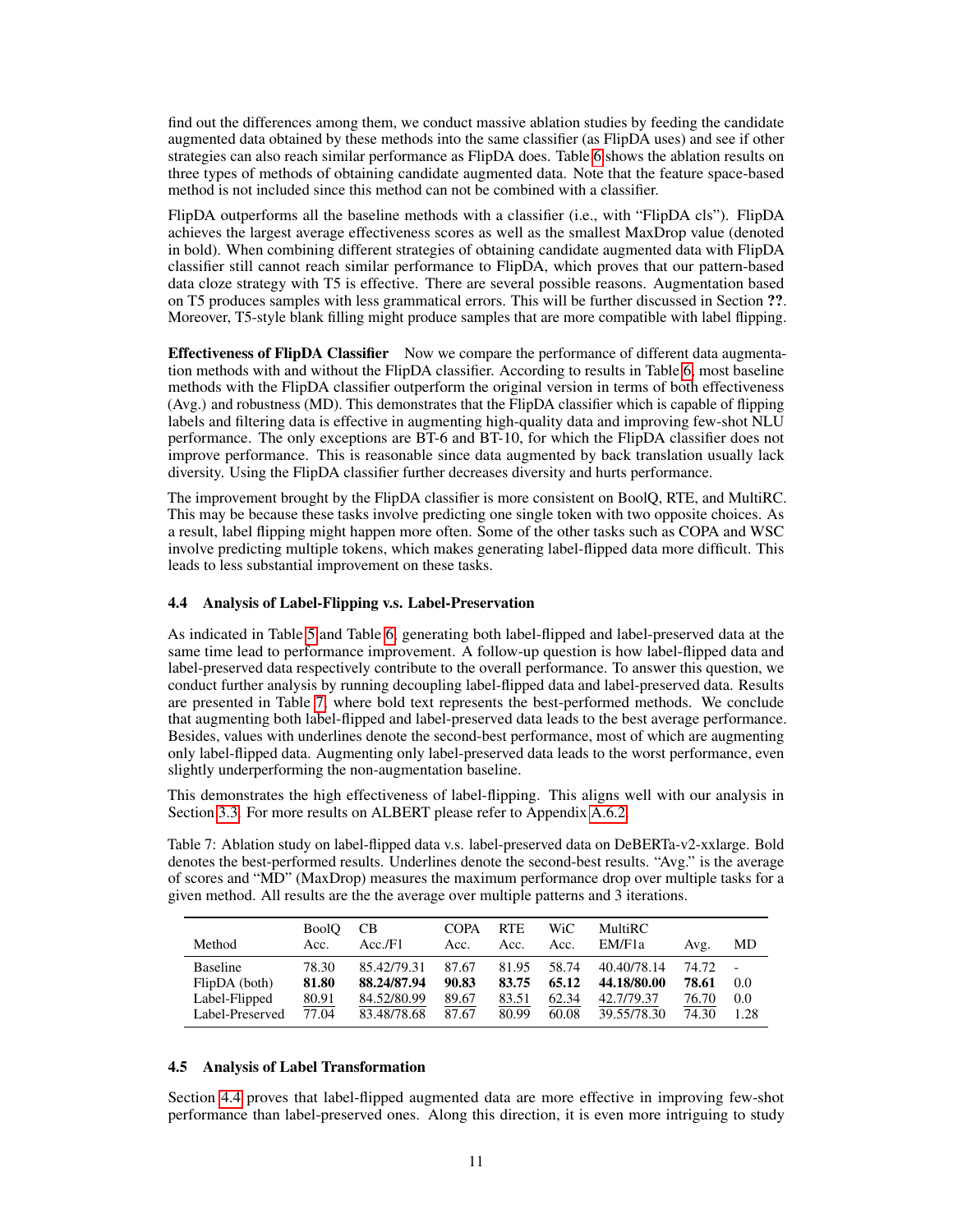which direction of label flipping is able to benefit the few-shot performance to the maximum extent. To account for this, we experiment with 4 tasks, including RTE, BoolQ, WiC, and MultiRC, all of which are binary classification tasks. Each task has 4 directions of label transformation. We conduct experiments that augment data in each of the four directions respectively and compare their effectiveness. Here we focus on using DeBERTa as the base model. For the results on ALBERT please refer to Appendix [A.6.3.](#page-22-0)

Results are shown in Table [8.](#page-11-0) Different tasks can be roughly categorized into two types, asymmetric and symmetric. For BoolQ, RTE, and WiC, transforming in one direction is more beneficial than the other. This demonstrates an effect of asymmetric label transformation. For example, BoolQ aims to answer yes-no questions. It is relatively easy for a model to generate samples with answer "no" because one small conflict is sufficient for the prediction. However, in the reverse direction, it is difficult to generate sample with answer "yes" as the model has to analyze all details in an entire paragraph to ensure consistency. As a result, "hard-to-easy" might benefit from higher generation quality. The above reasoning is also applicable to RTE (i.e., generating non-entailment samples is easier than generating entailment samples) and WiC (i.e., generating sentences in which a word has the same meaning is easier). We observed similar effects for these three tasks that generating "hard-to-easy" samples is more beneficial. On the other hand, for MultiRC, the difference between the two directions are not significant. This may be because the two directions are similar in terms of generation difficulty.

On all tasks, even though some direction is better than others, augmenting with only one direction will affect the label distribution. This will likely lead to a lower performance than the baseline. Augmenting with all directions is still necessary for the best performance.

<span id="page-11-0"></span>Table 8: Results of different label transformation on DeBERTa-v2-xxlarge. RTE: A/B denotes entail/not-entail, indicating whether the given premise entails with the given hypothesis. BoolQ: A/B denotes False/True, representing the answer for the given yes-no questions. WiC: A/B refers to F/T, indicating whether the target word shares the same meaning in both given sentences. MultiRC: A/B denotes 0/1, representing whether the given answer is correct for the given question.

| Method            | <b>BoolO</b> | <b>RTE</b> | WiC   | MultiRC             |
|-------------------|--------------|------------|-------|---------------------|
|                   | Acc.         | Acc.       | Acc.  | EM/F <sub>1</sub> a |
| $A \rightarrow A$ | 78.89        | 76.17      | 55.66 | 36.57/76.77         |
| $A \rightarrow B$ | 78.34        | 80.87      | 57.99 | 40.94/78.93         |
| $B \rightarrow B$ | 74.55        | 75.57      | 57.30 | 39.73/78.03         |
| $B \rightarrow A$ | 80.33        | 76.90      | 56.20 | 40.10/78.41         |

### 4.6 Analysis of Strategies for Augmented Data Selection

We also conduct quantitative analysis of the strategies for choosing the augmented data. There are several coupled attributes of augmented datasets that would drastically influence the few-shot performance simultaneously, including label distribution, diversity, data quality (since augmented data have noises), etc. And unfortunately, we find it hard to decouple each of them to see how each attribute will affect the overall performance.

Therefore, by comprehensively considering the coupled attributes, we propose four plausible strategies for augmented data selection, and quantitatively evaluate them. Our proposed four strategies for augmented data selection are described as follows.

- 1. Default Strategy. This is the strategy we described in Section [3.5.](#page-5-2) Each sample could have multiple candidate augmented samples. We will divide the candidate augmented samples into different categories by the classifier. For each direction, we will choose the one with the highest probability if there exists. This method is easy to be implemented and doesn't require any hyper-parameters.
- 2. Global TopK. All the candidate augmented data from all the original samples are gathered together and sorted by their predicted probabilities along a certain label transformation direction. The top- $\overline{K}$  samples with the highest predicted probabilities are selected as augmented data for the direction. This is equivalently implemented as selected top- $r\%$ augmented samples.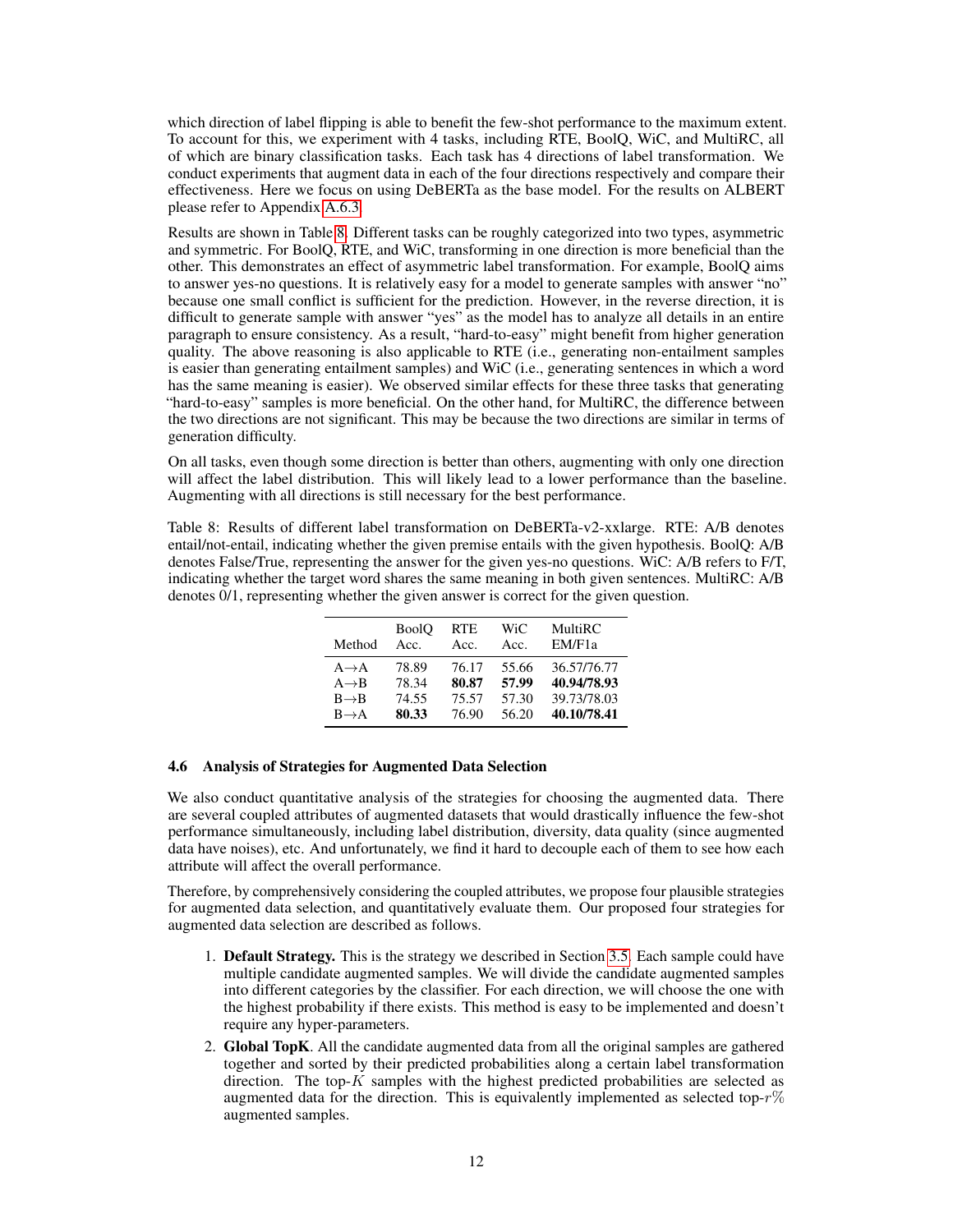- 3. Global TopP. Similar to Global TopK, but with a different selection method. Augmented data with predicted probabilities higher than a threshold P are selected.
- 4. Diverse TopK. Similar to Global TopK except that a mechanism is used to balance between the original samples. Concretely, we first select the top-1 augmented samples of each original sample (ranked by decreasing probabilities), and then select the top-2, top-3, etc, until  $K$  samples have been selected.

Since our data selection method can be viewed as a self-training algorithm, we also add a popular self-training algorithm Noisy Student [\[66\]](#page-18-10) as another baseline in this section. We treat the augmented data as unlabeled data and add noise through dropout 0.1. We use spatial dropout in the embedding space.

Table [9](#page-12-0) shows the results of different strategies on multiple tasks. For Global TopP, we set the threshold  $P$  at 0.9 or 0.95, whichever is better. For Global TopK and Diverse TopK, we select the top 10% or 20% augmented examples, whichever is better. Our strategies outperform Noisy Student because as it leverages the idea of label flipping as discussed in Sections [3.3](#page-3-1) and [3.4.](#page-4-1) Among our four data selection strategies, the default strategy and Diverse TopK perform the best. Both methods emphasize diversity by using augmented data from different samples. This demonstrates the importance of data diversity and balance for augmented data selection.

<span id="page-12-0"></span>Table 9: Results of different strategies for choosing augmented data on DeBERTa-v2-xxlarge. "Avg." is the average of scores and "MD" (MaxDrop) measures the maximum performance drop over multiple tasks for a given method. All results are the the average over multiple patterns and 3 iterations.

| Method                                                         | <b>BoolO</b><br>Acc.             | CВ<br>Acc.F1                                             | COPA<br>Acc.                    | <b>RTE</b><br>Acc.               | WiC<br>Acc.                      | <b>MultiRC</b><br>EM/F1a                                 | Avg.                             | MD                           |
|----------------------------------------------------------------|----------------------------------|----------------------------------------------------------|---------------------------------|----------------------------------|----------------------------------|----------------------------------------------------------|----------------------------------|------------------------------|
| <b>Baseline</b>                                                | 78.30                            | 85.42/79.31                                              | 87.67                           | 81.95                            | 58.74                            | 40.40/78.14                                              | 74.72                            |                              |
| Noisy Student                                                  | 82.13                            | 86.31/82.60                                              | 84.33                           | 82.79                            | 64.11                            | 39.99/77.43                                              | 76.09                            | 3.34                         |
| Default Strategy<br>Global TopP<br>Global TopK<br>Diverse TopK | 81.80<br>81.22<br>80.71<br>81.99 | 88.24/87.94<br>88.10/85.59<br>88.54/85.69<br>89.73/88.92 | 90.83<br>89.33<br>87.83<br>90.0 | 83.75<br>81.11<br>81.35<br>84.59 | 65.12<br>64.19<br>65.13<br>63.85 | 44.18/80.00<br>42.56/79.16<br>41.14/78.52<br>42.64/79.13 | 78.61<br>77.26<br>76.99<br>78.44 | 0.00<br>0.84<br>0.60<br>0.00 |

### 4.7 Case Study

We provide several selected augmented cases on the RTE dataset by our model in Table [10](#page-13-0) to show the augmented sample quality of our method. We provide cases in four scenarios: "entailment"  $\rightarrow$ "entailment", "entailment" → "not entailment", "not entailment" → "entailment", and "not entailment"  $\rightarrow$  "not entailment".

In the first case, we can see that the T5-model changes the name of the tropical storm from "Debby" to "Maria", and it also changes the "tropical storm" to its hypernym "hurricane", and all these changes contribute to a different expression without affecting its label. The second case adds "not" to the premise, and as a result, the label flips. The third case changes "dwindles" to its antonym "increased", and then the label changes from "not entailment" to "entailment". The fourth case changes the future tense to the simple past tense, and it also changes "April" to "March" and "May" to "April" correspondingly. We can see that the way to change or keep the label is rich and natural. Moreover, the generation quality is improved compared to cases generated by EDA in Table [4,](#page-5-0) which also addresses the concerns of generation quality raised in Section [3.4.](#page-4-1)

More augmented examples please refer to Appendix [A.7.](#page-22-1)

### 5 Discussion

Limitations for the WSC Task As is illustrated above, label-flipped augmentation has inspiring advantages for few-shot learning performance, but it also has limitations. While FlipDA significantly outperforms existing baseline augmentation methods on most tasks, we also notice that its effect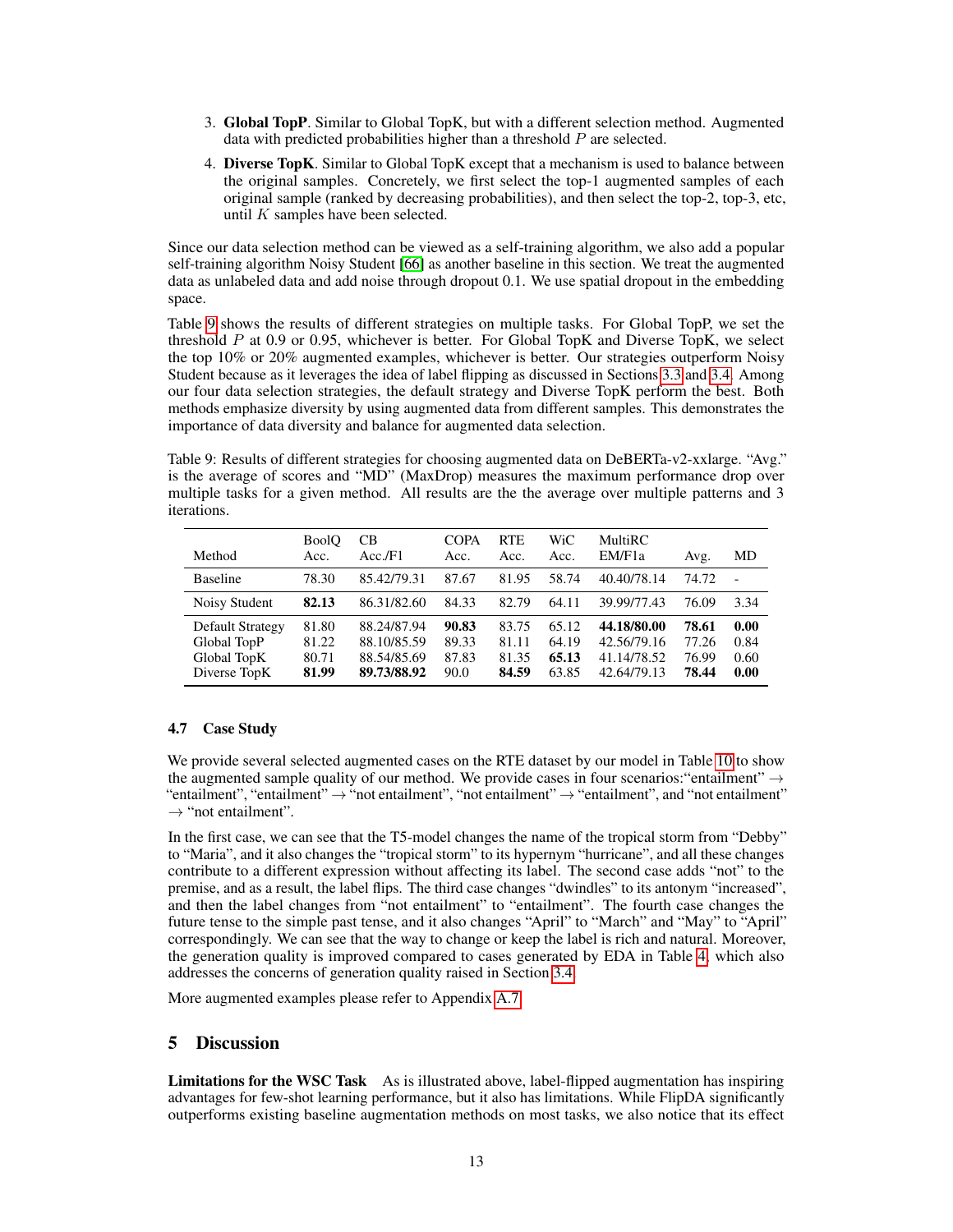|                               | "premise": "Tropical Storm Debby is blamed for several deaths across<br>the Caribbean."                                                                                                                                             |
|-------------------------------|-------------------------------------------------------------------------------------------------------------------------------------------------------------------------------------------------------------------------------------|
| "entailment"<br>$\rightarrow$ | "hypothesis": "A tropical storm has caused loss of life."                                                                                                                                                                           |
| "entailment"                  | " <b>premise</b> ": "Tropical Storm Maria is blamed for the deaths across the<br>Caribbean"<br>"hypothesis": "A hurricane has caused loss of life"                                                                                  |
| "entailment"                  | "premise": "The university server containing the information relating<br>to Mason's ID cards was illegally entered by computer hackers."<br>"hypothesis": "Non-authorized personnel illegally entered into com-<br>puter networks." |
| "not entailment"              | " <b>premise</b> ": "The university server that holds the information about<br>Mason 's ID number was not compromised by hackers"<br>"hypothesis": "security personnel illegally hack into computer sys-<br>tems"                   |
| "not entailment"              | "premise": "Vodafone's share of net new subscribers in Japan has<br>dwindled in recent months."<br>"hypothesis": "There have been many new subscribers to Vodafone in<br>Japan in the past few months."                             |
| "entailment"                  | " <b>premise</b> ": "Vodafone 's number of net new subscribers to Japan has<br>increased in recent months"<br>"hypothesis": "There have been net new subscribers to Vodafone in<br>Japan in recent months"                          |
| "not entailment"              | "premise": "The 10-men team is expected to arrive at the foot of the<br>mountain in the end of April and began their journey to the 8,586-meter<br>peak in early May."<br>"hypothesis": "Kanchenjunga is 8586 meters high."         |
| "not entailment"              | " <b>premise</b> ": "The 10-men team arrived at the foot of the mountain at<br>the end of March and reached their goal of reaching the 8,586-meter<br>peak in early April"<br>"hypothesis": "Kanchenjunga is 8586 meters"           |

<span id="page-13-0"></span>Table 10: Some augmented examples selected by our model (DeBERTa) in RTE. Black denotes original examples, and blue denotes augmented examples.

on the WSC task is a little behind some of the baselines. This is because, for the WSC task that disambiguates multi-token word senses, it is hard for T5 to generate its label-flipped cases. The T5 model is not good at making up similar entities that are not in the original sentence, and thus unable to produce desired candidate examples. We leave a better pattern-based cloze algorithm for such tasks to the future work. We anticipate that entity-centric pretrained models might alleviate this issue [\[54\]](#page-17-16).

Which Few-shot Setting to Use? Until now, it still remains an open problem of how to evaluate the performance of few-shot learning. Currently, there are mainly two mainstream few-shot settings. The first is to use a set of pre-fixed hyper-params that are determined according to practical consideration. The second type is to construct a small dev set (e.g., a 32-sample-dev set). It then performs grid search and uses the small dev set for hyper-params & model selection. Our work uses the former setting. We respectively performed preliminary experiments using both settings and found that the first setting tends to be relatively more stable. We believe how to evaluate few-shot learning systems is important research direction for future work, too.

Connection to Contrastive Learning Few-shot learning systems are prone to overfitting for its lack of samples. The core idea of FlipDA is to provide intermediate supervision about what causes a label difference to improve generalization. In this sense, there is a connection between FlipDA and contrastive learning [\[19,](#page-15-19) [4\]](#page-14-8), which uses data augmentation to generate positive instances and uses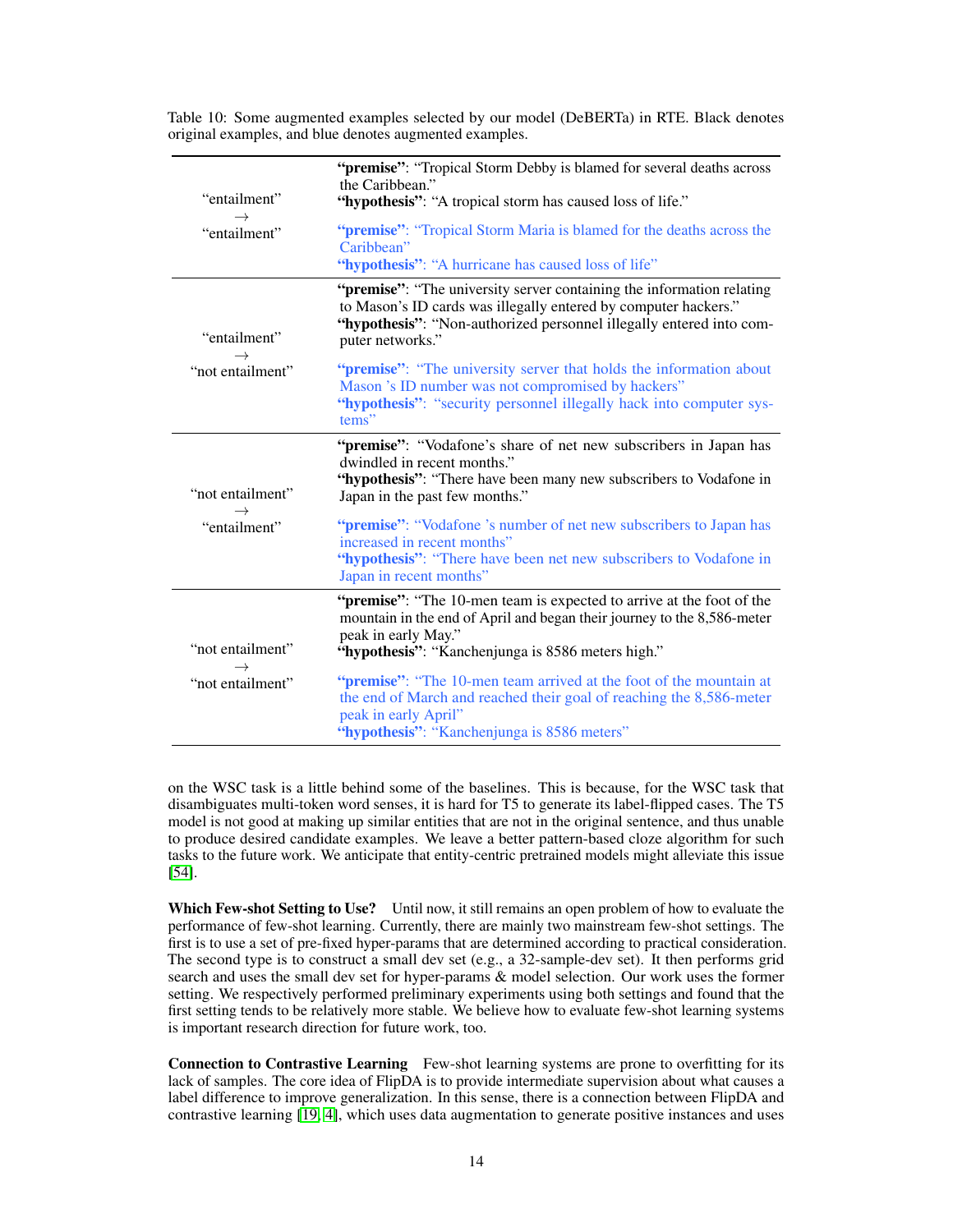samples existing in the dataset as negative samples. FlipDA shows that augmented samples can also play the role of negative samples. While previous work on contrastive learning focuses on training with large data, our experiments focus on showing that augmenting a small-sized dataset is able to improve few-shot generalization. It might be intriguing to see whether such a connection might lead to advances in both the fields of contrastive pretraining and few-shot learning; e.g., generating negative samples for large-scale contrastive pretraining.

### 6 Conclusions

We propose to study few-shot natural language understanding based on large-scale pretrained models. We identify two key desiderata—effectiveness and robustness. Based on the empirical insight that label flipping improves few-shot generalization, we propose FlipDA that utilizes a classifier for automatic label flipping and data selection. Experiments demonstrate the superiority of FlipDA, outperforming previous methods in terms of both effectiveness and robustness. In the future, it will be crucial to further understand why and how generating label-flipped data in the neighborhood of existing data points improves generalization. Moreover, increasing the diversity and quality of augmented data generation is also an important long-term goal.

### Acknowledgments and Disclosure of Funding

Zhou and Li are supported in part by the National Natural Science Foundation of China Grant 61822203, 61772297, 61632016 and the Zhongguancun Haihua Institute for Frontier Information Technology, Turing AI Institute of Nanjing and Xi'an Institute for Interdisciplinary Information Core Technology.

### References

- <span id="page-14-2"></span>[1] A. Anaby-Tavor, B. Carmeli, E. Goldbraich, A. Kantor, G. Kour, S. Shlomov, N. Tepper, and N. Zwerdling. Do not have enough data? deep learning to the rescue! In AAAI, pages 7383–7390. AAAI Press, 2020.
- <span id="page-14-1"></span>[2] J. Chen, Z. Wang, R. Tian, Z. Yang, and D. Yang. Local additivity based data augmentation for semi-supervised NER. In EMNLP (1), pages 1241–1251. Association for Computational Linguistics, 2020.
- <span id="page-14-0"></span>[3] J. Chen, Z. Yang, and D. Yang. Mixtext: Linguistically-informed interpolation of hidden space for semi-supervised text classification. In D. Jurafsky, J. Chai, N. Schluter, and J. R. Tetreault, editors, Proceedings of the 58th Annual Meeting of the Association for Computational Linguistics, ACL 2020, Online, July 5-10, 2020, pages 2147–2157. Association for Computational Linguistics, 2020.
- <span id="page-14-8"></span>[4] T. Chen, S. Kornblith, M. Norouzi, and G. E. Hinton. A simple framework for contrastive learning of visual representations. In ICML, volume 119 of Proceedings of Machine Learning Research, pages 1597–1607. PMLR, 2020.
- <span id="page-14-5"></span>[5] C. Clark, K. Lee, M.-W. Chang, T. Kwiatkowski, M. Collins, and K. Toutanova. Boolq: Exploring the surprising difficulty of natural yes/no questions. ArXiv, abs/1905.10044, 2019.
- <span id="page-14-6"></span>[6] C. Clark, K. Lee, M.-W. Chang, T. Kwiatkowski, M. Collins, and K. Toutanova. Boolq: Exploring the surprising difficulty of natural yes/no questions. In Proceedings of the 2019 Conference of the North American Chapter of the Association for Computational Linguistics: Human Language Technologies, Volume 1 (Long and Short Papers), pages 2924–2936, 2019.
- <span id="page-14-4"></span>[7] I. Dagan, O. Glickman, and B. Magnini. The pascal recognising textual entailment challenge. In MLCW, 2005.
- <span id="page-14-7"></span>[8] I. Dagan, O. Glickman, and B. Magnini. The pascal recognising textual entailment challenge. In Machine Learning Challenges Workshop, pages 177–190. Springer, 2005.
- <span id="page-14-3"></span>[9] M.-C. de Marneffe, M. Simons, and J. Tonhauser. The commitmentbank: Investigating projection in naturally occurring discourse. 2019.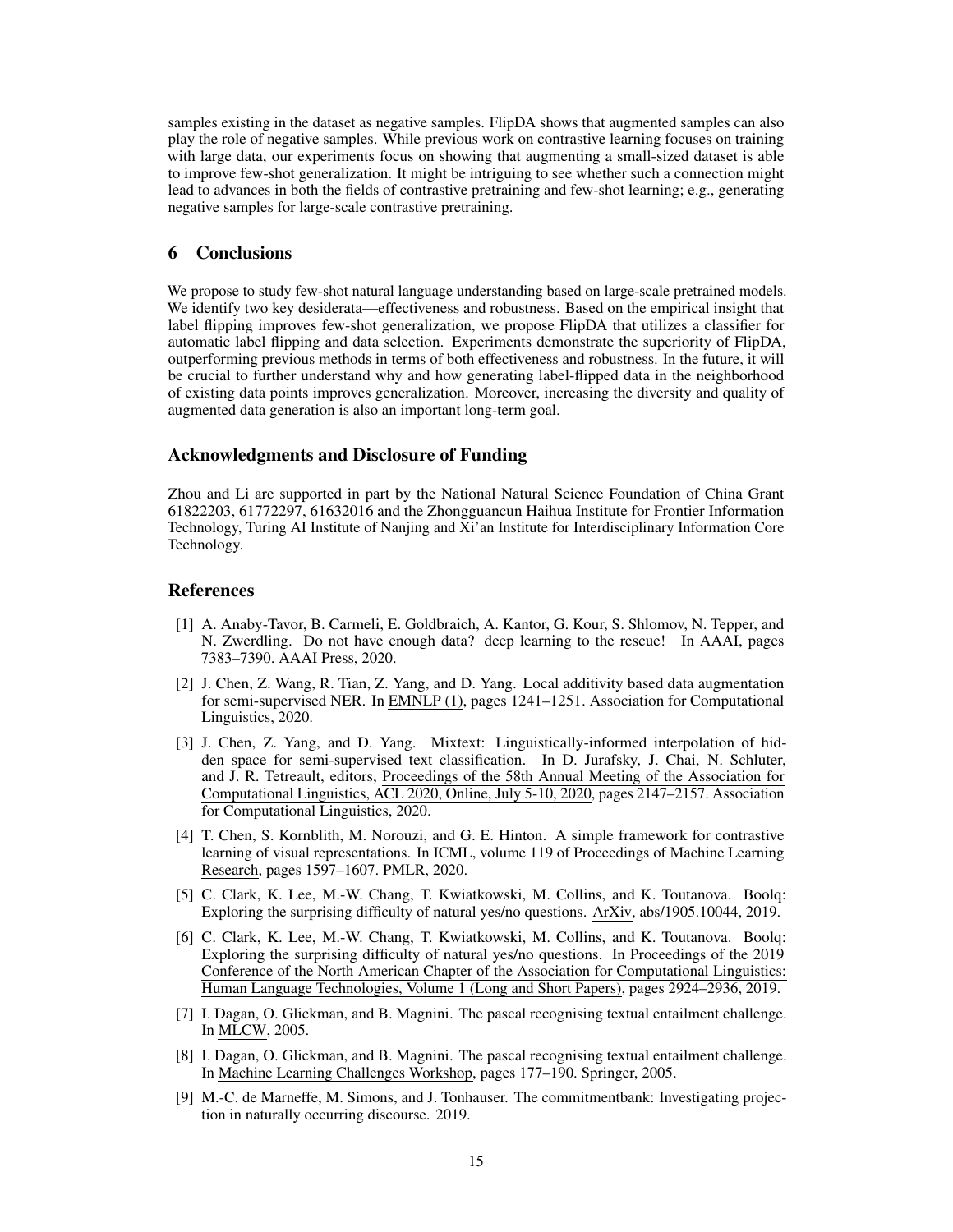- <span id="page-15-16"></span>[10] M.-C. De Marneffe, M. Simons, and J. Tonhauser. The commitmentbank: Investigating projection in naturally occurring discourse. In proceedings of Sinn und Bedeutung, volume 23, pages 107–124, 2019.
- <span id="page-15-14"></span>[11] J. Devlin, M.-W. Chang, K. Lee, and K. Toutanova. Bert: Pre-training of deep bidirectional transformers for language understanding. In NAACL-HLT, 2019.
- <span id="page-15-18"></span>[12] J. Dodge, G. Ilharco, R. Schwartz, A. Farhadi, H. Hajishirzi, and N. A. Smith. Fine-tuning pretrained language models: Weight initializations, data orders, and early stopping. CoRR, abs/2002.06305, 2020.
- <span id="page-15-0"></span>[13] M. Fadaee, A. Bisazza, and C. Monz. Data augmentation for low-resource neural machine translation. In ACL (2), pages 567–573. Association for Computational Linguistics, 2017.
- <span id="page-15-11"></span>[14] M. Gardner, Y. Artzi, V. Basmova, J. Berant, B. Bogin, S. Chen, P. Dasigi, D. Dua, Y. Elazar, A. Gottumukkala, N. Gupta, H. Hajishirzi, G. Ilharco, D. Khashabi, K. Lin, J. Liu, N. F. Liu, P. Mulcaire, Q. Ning, S. Singh, N. A. Smith, S. Subramanian, R. Tsarfaty, E. Wallace, A. Zhang, and B. Zhou. Evaluating models' local decision boundaries via contrast sets. In EMNLP (Findings), volume EMNLP 2020 of Findings of ACL, pages 1307–1323. Association for Computational Linguistics, 2020.
- <span id="page-15-9"></span>[15] S. Garg and G. Ramakrishnan. BAE: bert-based adversarial examples for text classification. In EMNLP (1), pages 6174–6181. Association for Computational Linguistics, 2020.
- <span id="page-15-12"></span>[16] A. Gordon, Z. Kozareva, and M. Roemmele. Semeval-2012 task 7: Choice of plausible alternatives: An evaluation of commonsense causal reasoning. In SemEval@NAACL-HLT, 2012.
- <span id="page-15-2"></span>[17] D. Guo, Y. Kim, and A. M. Rush. Sequence-level mixed sample data augmentation. In EMNLP (1), pages 5547–5552. Association for Computational Linguistics, 2020.
- <span id="page-15-6"></span>[18] J. He, J. Gu, J. Shen, and M. Ranzato. Revisiting self-training for neural sequence generation. In ICLR. OpenReview.net, 2020.
- <span id="page-15-19"></span>[19] K. He, H. Fan, Y. Wu, S. Xie, and R. B. Girshick. Momentum contrast for unsupervised visual representation learning. In CVPR, pages 9726–9735. IEEE, 2020.
- <span id="page-15-1"></span>[20] P. He, X. Liu, J. Gao, and W. Chen. Deberta: Decoding-enhanced bert with disentangled attention. ArXiv, abs/2006.03654, 2020.
- <span id="page-15-8"></span>[21] G. E. Hinton, O. Vinyals, and J. Dean. Distilling the knowledge in a neural network. ArXiv, abs/1503.02531, 2015.
- <span id="page-15-3"></span>[22] Y. Hou, Y. Liu, W. Che, and T. Liu. Sequence-to-sequence data augmentation for dialogue language understanding. In COLING, pages 1234–1245. Association for Computational Linguistics, 2018.
- <span id="page-15-5"></span>[23] Z. Huang and M. P. Harper. Self-training PCFG grammars with latent annotations across languages. In EMNLP, pages 832–841. ACL, 2009.
- <span id="page-15-4"></span>[24] H. J. S. III. Probability of error of some adaptive pattern-recognition machines. IEEE Trans. Inf. Theory, 11(3):363–371, 1965.
- <span id="page-15-17"></span>[25] X. Jiao, Y. Yin, L. Shang, X. Jiang, X. Chen, L. Li, F. Wang, and Q. Liu. Tinybert: Distilling BERT for natural language understanding. CoRR, abs/1909.10351, 2019.
- <span id="page-15-7"></span>[26] J. Kahn, A. Lee, and A. Hannun. Self-training for end-to-end speech recognition. In ICASSP, pages 7084–7088. IEEE, 2020.
- <span id="page-15-10"></span>[27] D. Kaushik, E. H. Hovy, and Z. C. Lipton. Learning the difference that makes A difference with counterfactually-augmented data. In ICLR. OpenReview.net, 2020.
- <span id="page-15-13"></span>[28] D. Khashabi, S. Chaturvedi, M. Roth, S. Upadhyay, and D. Roth. Looking beyond the surface: A challenge set for reading comprehension over multiple sentences. In NAACL-HLT, 2018.
- <span id="page-15-15"></span>[29] D. Khashabi, S. Chaturvedi, M. Roth, S. Upadhyay, and D. Roth. Looking beyond the surface: A challenge set for reading comprehension over multiple sentences. In Proceedings of the 2018 Conference of the North American Chapter of the Association for Computational Linguistics: Human Language Technologies, Volume 1 (Long Papers), pages 252–262, 2018.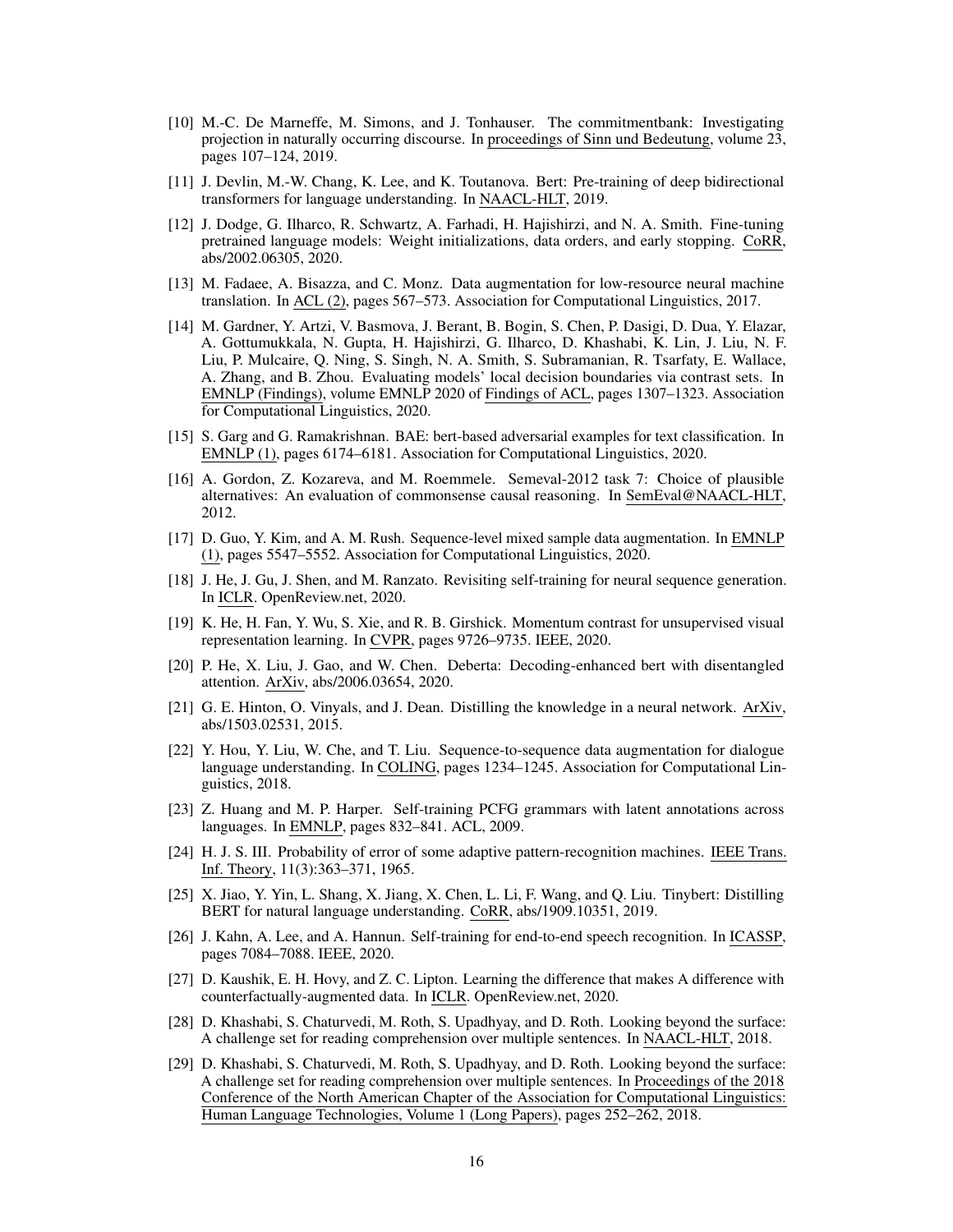- <span id="page-16-0"></span>[30] S. Kobayashi. Contextual augmentation: Data augmentation by words with paradigmatic relations. In M. A. Walker, H. Ji, and A. Stent, editors, Proceedings of the 2018 Conference of the North American Chapter of the Association for Computational Linguistics: Human Language Technologies, NAACL-HLT, New Orleans, Louisiana, USA, June 1-6, 2018, Volume 2 (Short Papers), pages 452–457. Association for Computational Linguistics, 2018.
- <span id="page-16-7"></span>[31] V. Kumar, A. Choudhary, and E. Cho. Data augmentation using pre-trained transformer models. CoRR, abs/2003.02245, 2020.
- <span id="page-16-3"></span>[32] V. Kumar, H. Glaude, C. de Lichy, and W. Campbell. A closer look at feature space data augmentation for few-shot intent classification. In DeepLo@EMNLP-IJCNLP, pages 1–10. Association for Computational Linguistics, 2019.
- <span id="page-16-15"></span>[33] Z. Lan, M. Chen, S. Goodman, K. Gimpel, P. Sharma, and R. Soricut. Albert: A lite bert for self-supervised learning of language representations. ArXiv, abs/1909.11942, 2020.
- <span id="page-16-9"></span>[34] D.-H. Lee et al. Pseudo-label: The simple and efficient semi-supervised learning method for deep neural networks. In Workshop on challenges in representation learning, ICML, volume 3, 2013.
- <span id="page-16-13"></span>[35] H. Levesque, E. Davis, and L. Morgenstern. The winograd schema challenge. In KR, 2011.
- <span id="page-16-17"></span>[36] H. Levesque, E. Davis, and L. Morgenstern. The winograd schema challenge. In Thirteenth International Conference on the Principles of Knowledge Representation and Reasoning. Citeseer, 2012.
- <span id="page-16-12"></span>[37] D. Li, Y. Zhang, H. Peng, L. Chen, C. Brockett, M. Sun, and B. Dolan. Contextualized perturbation for textual adversarial attack. In NAACL-HLT, pages 5053–5069. Association for Computational Linguistics, 2021.
- <span id="page-16-4"></span>[38] J. Li, L. Qiu, B. Tang, D. Chen, D. Zhao, and R. Yan. Insufficient data can also rock! learning to converse using smaller data with augmentation. In AAAI, pages 6698–6705. AAAI Press, 2019.
- <span id="page-16-11"></span>[39] L. Li, R. Ma, Q. Guo, X. Xue, and X. Qiu. BERT-ATTACK: adversarial attack against BERT using BERT. In EMNLP (1), pages 6193–6202. Association for Computational Linguistics, 2020.
- <span id="page-16-6"></span>[40] D. Liu, Y. Gong, J. Fu, Y. Yan, J. Chen, J. Lv, N. Duan, and M. Zhou. Tell me how to ask again: Question data augmentation with controllable rewriting in continuous space. In B. Webber, T. Cohn, Y. He, and Y. Liu, editors, Proceedings of the 2020 Conference on Empirical Methods in Natural Language Processing, EMNLP 2020, Online, November 16-20, 2020, pages 5798– 5810. Association for Computational Linguistics, 2020.
- <span id="page-16-1"></span>[41] S. Longpre, Y. Wang, and C. DuBois. How effective is task-agnostic data augmentation for pretrained transformers? In T. Cohn, Y. He, and Y. Liu, editors, Proceedings of the 2020 Conference on Empirical Methods in Natural Language Processing: Findings, EMNLP 2020, Online Event, 16-20 November 2020, pages 4401–4411. Association for Computational Linguistics, 2020.
- <span id="page-16-8"></span>[42] D. McClosky, E. Charniak, and M. Johnson. Effective self-training for parsing. In HLT-NAACL. The Association for Computational Linguistics, 2006.
- <span id="page-16-2"></span>[43] Z. Miao, Y. Li, X. Wang, and W. Tan. Snippext: Semi-supervised opinion mining with augmented data. In Y. Huang, I. King, T. Liu, and M. van Steen, editors, WWW '20: The Web Conference 2020, Taipei, Taiwan, April 20-24, 2020, pages 617–628. ACM / IW3C2, 2020.
- <span id="page-16-5"></span>[44] N. Ng, K. Cho, and M. Ghassemi. SSMBA: self-supervised manifold based data augmentation for improving out-of-domain robustness. In B. Webber, T. Cohn, Y. He, and Y. Liu, editors, Proceedings of the 2020 Conference on Empirical Methods in Natural Language Processing, EMNLP 2020, Online, November 16-20, 2020, pages 1268–1283. Association for Computational Linguistics, 2020.
- <span id="page-16-10"></span>[45] H. Pham, Q. Xie, Z. Dai, and Q. V. Le. Meta pseudo labels. CoRR, abs/2003.10580, 2020.
- <span id="page-16-16"></span>[46] M. T. Pilehvar and J. Camacho-Collados. Wic: 10, 000 example pairs for evaluating contextsensitive representations. CoRR, abs/1808.09121, 2018.
- <span id="page-16-14"></span>[47] M. T. Pilehvar and J. Camacho-Collados. Wic: the word-in-context dataset for evaluating context-sensitive meaning representations. In NAACL-HLT, 2019.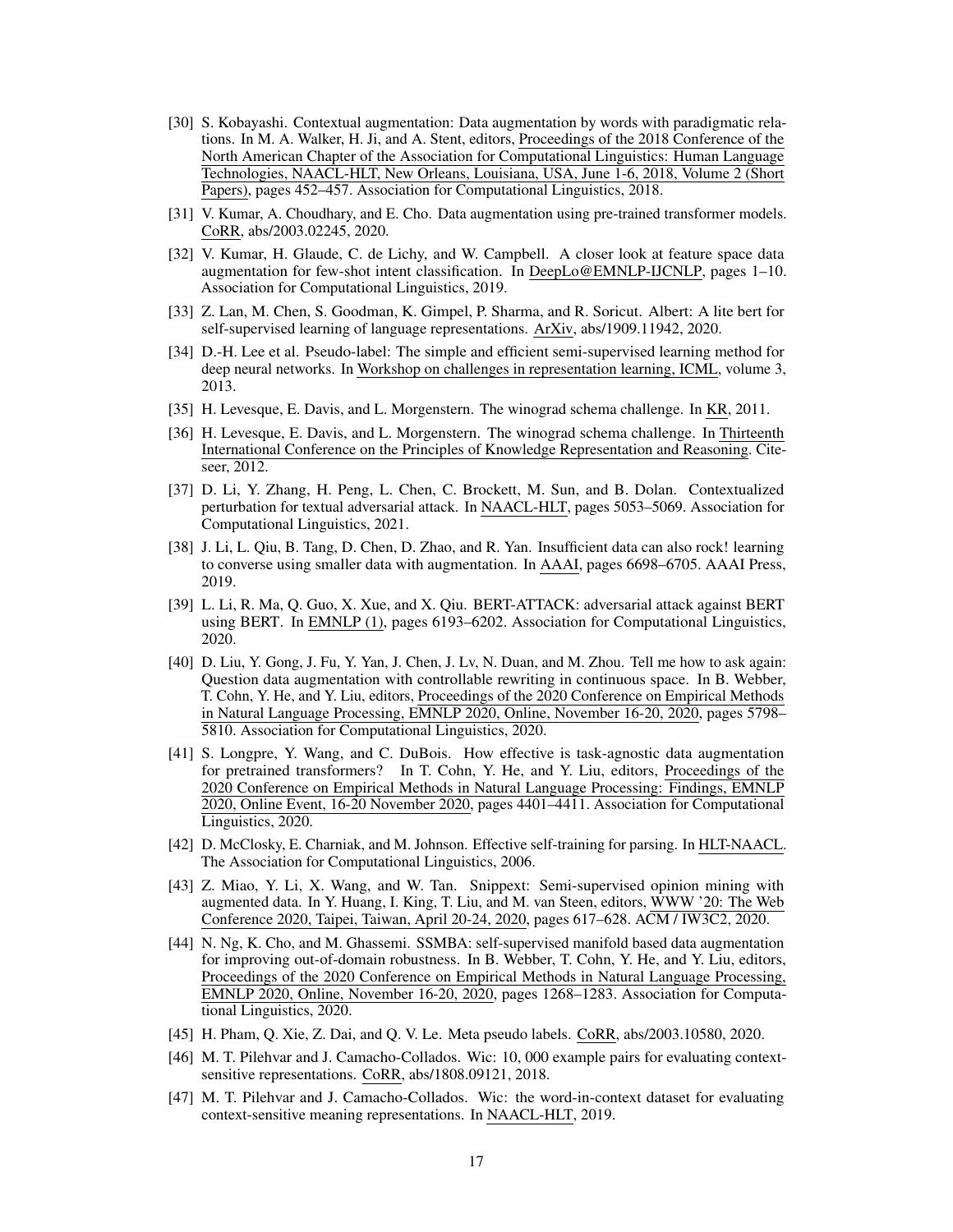- <span id="page-17-5"></span>[48] C. Raffel, N. M. Shazeer, A. Roberts, K. Lee, S. Narang, M. Matena, Y. Zhou, W. Li, and P. J. Liu. Exploring the limits of transfer learning with a unified text-to-text transformer. ArXiv, abs/1910.10683, 2020.
- <span id="page-17-7"></span>[49] J. Raiman and J. Miller. Globally normalized reader. In EMNLP, pages 1059–1069. Association for Computational Linguistics, 2017.
- <span id="page-17-12"></span>[50] S. E. Reed, H. Lee, D. Anguelov, C. Szegedy, D. Erhan, and A. Rabinovich. Training deep neural networks on noisy labels with bootstrapping. In ICLR (Workshop), 2015.
- <span id="page-17-11"></span>[51] R. Reichart and A. Rappoport. Self-training for enhancement and domain adaptation of statistical parsers trained on small datasets. In ACL. The Association for Computational Linguistics, 2007.
- <span id="page-17-10"></span>[52] E. Riloff. Automatically generating extraction patterns from untagged text. In AAAI/IAAI, Vol. 2, pages 1044–1049. AAAI Press / The MIT Press, 1996.
- <span id="page-17-15"></span>[53] M. Roemmele, C. A. Bejan, and A. S. Gordon. Choice of plausible alternatives: An evaluation of commonsense causal reasoning. In AAAI Spring Symposium: Logical Formalizations of Commonsense Reasoning, pages 90–95, 2011.
- <span id="page-17-16"></span>[54] C. Rosset, C. Xiong, M. Phan, X. Song, P. N. Bennett, and S. Tiwary. Knowledge-aware language model pretraining. ArXiv, abs/2007.00655, 2020.
- <span id="page-17-9"></span>[55] G. Russo, N. Hollenstein, C. C. Musat, and C. Zhang. Control, generate, augment: A scalable framework for multi-attribute text generation. In EMNLP (Findings), volume EMNLP 2020 of Findings of ACL, pages 351–366. Association for Computational Linguistics, 2020.
- <span id="page-17-4"></span>[56] T. Schick and H. Schutze. It's not just size that matters: Small language models are also few-shot learners. ArXiv, abs/2009.07118, 2021.
- <span id="page-17-2"></span>[57] R. Sennrich, B. Haddow, and A. Birch. Improving neural machine translation models with monolingual data. In Proceedings of the 54th Annual Meeting of the Association for Computational Linguistics, ACL 2016, August 7-12, 2016, Berlin, Germany, Volume 1: Long Papers. The Association for Computer Linguistics, 2016.
- <span id="page-17-6"></span>[58] P. Vijayaraghavan, I. Sysoev, S. Vosoughi, and D. Roy. Deepstance at semeval-2016 task 6: Detecting stance in tweets using character and word-level cnns. In S. Bethard, D. M. Cer, M. Carpuat, D. Jurgens, P. Nakov, and T. Zesch, editors, Proceedings of the 10th International Workshop on Semantic Evaluation, SemEval@NAACL-HLT 2016, San Diego, CA, USA, June 16-17, 2016, pages 413–419. The Association for Computer Linguistics, 2016.
- <span id="page-17-3"></span>[59] A. Wang, Y. Pruksachatkun, N. Nangia, A. Singh, J. Michael, F. Hill, O. Levy, and S. R. Bowman. Superglue: A stickier benchmark for general-purpose language understanding systems. In NeurIPS, 2019.
- <span id="page-17-13"></span>[60] A. Wang, Y. Pruksachatkun, N. Nangia, A. Singh, J. Michael, F. Hill, O. Levy, and S. R. Bowman. Superglue: A stickier benchmark for general-purpose language understanding systems. arXiv preprint arXiv:1905.00537, 2019.
- <span id="page-17-14"></span>[61] A. Wang, A. Singh, J. Michael, F. Hill, O. Levy, and S. R. Bowman. GLUE: A multi-task benchmark and analysis platform for natural language understanding. In ICLR (Poster). Open-Review.net, 2019.
- <span id="page-17-0"></span>[62] W. Y. Wang and D. Yang. That's so annoying!!!: A lexical and frame-semantic embedding based data augmentation approach to automatic categorization of annoying behaviors using #petpeeve tweets. In L. Màrquez, C. Callison-Burch, J. Su, D. Pighin, and Y. Marton, editors, Proceedings of the 2015 Conference on Empirical Methods in Natural Language Processing, EMNLP 2015, Lisbon, Portugal, September 17-21, 2015, pages 2557–2563. The Association for Computational Linguistics, 2015.
- <span id="page-17-1"></span>[63] J. W. Wei and K. Zou. EDA: easy data augmentation techniques for boosting performance on text classification tasks. In K. Inui, J. Jiang, V. Ng, and X. Wan, editors, Proceedings of the 2019 Conference on Empirical Methods in Natural Language Processing and the 9th International Joint Conference on Natural Language Processing, EMNLP-IJCNLP 2019, Hong Kong, China, November 3-7, 2019, pages 6381–6387. Association for Computational Linguistics, 2019.
- <span id="page-17-8"></span>[64] C. Xia, C. Zhang, H. Nguyen, J. Zhang, and P. S. Yu. CG-BERT: conditional text generation with BERT for generalized few-shot intent detection. CoRR, abs/2004.01881, 2020.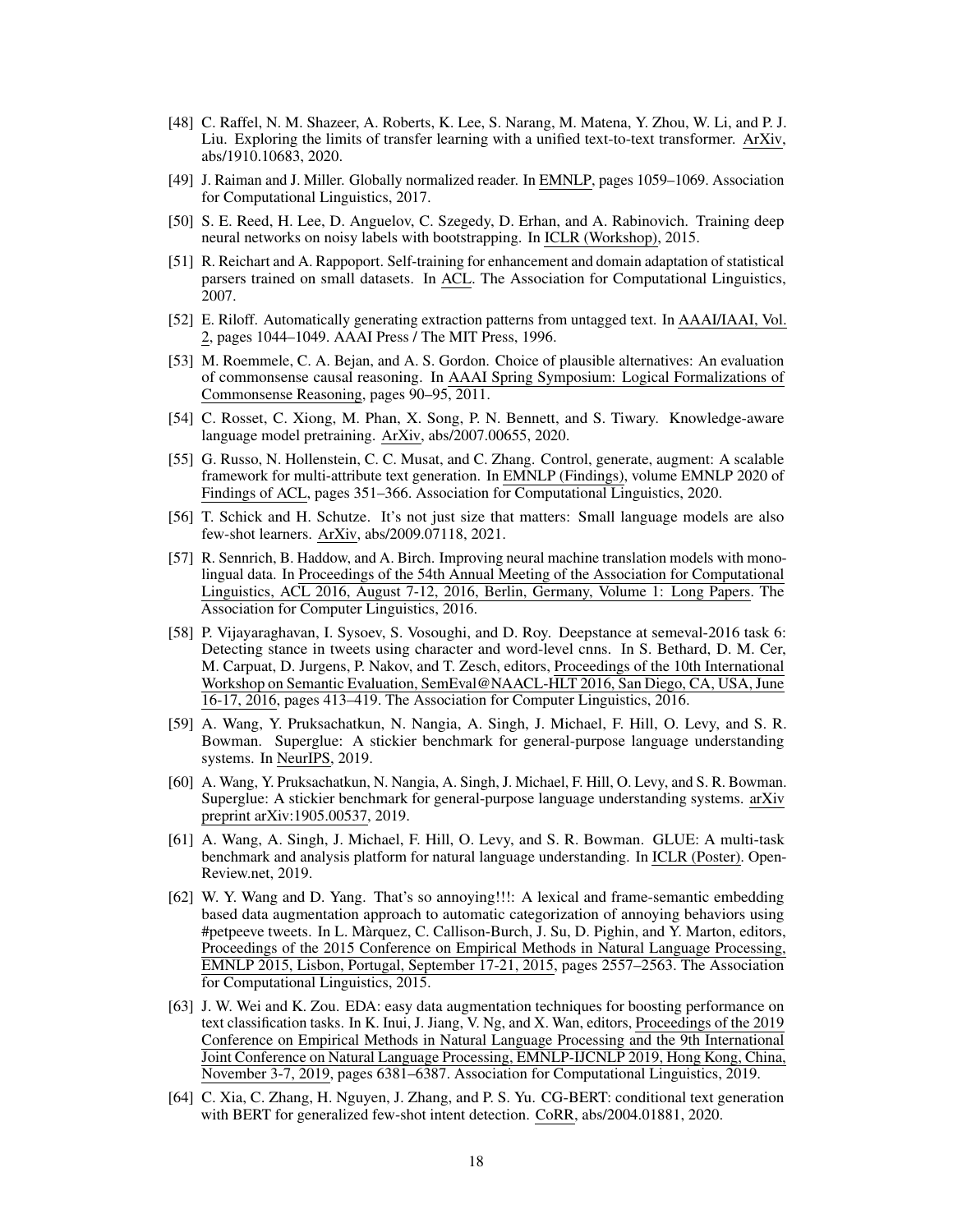- <span id="page-18-1"></span>[65] Q. Xie, Z. Dai, E. H. Hovy, T. Luong, and Q. Le. Unsupervised data augmentation for consistency training. In NeurIPS, 2020.
- <span id="page-18-10"></span>[66] Q. Xie, M. Luong, E. H. Hovy, and Q. V. Le. Self-training with noisy student improves imagenet classification. In CVPR, pages 10684–10695. IEEE, 2020.
- <span id="page-18-8"></span>[67] I. Z. Yalniz, H. Jégou, K. Chen, M. Paluri, and D. Mahajan. Billion-scale semi-supervised learning for image classification. CoRR, abs/1905.00546, 2019.
- <span id="page-18-7"></span>[68] D. Yarowsky. Unsupervised word sense disambiguation rivaling supervised methods. In ACL, pages 189–196. Morgan Kaufmann Publishers / ACL, 1995.
- <span id="page-18-6"></span>[69] K. M. Yoo, D. Park, J. Kang, S. Lee, and W. Park. Gpt3mix: Leveraging large-scale language models for text augmentation. CoRR, abs/2104.08826, 2021.
- <span id="page-18-5"></span>[70] K. M. Yoo, Y. Shin, and S. Lee. Data augmentation for spoken language understanding via joint variational generation. In AAAI, pages 7402–7409. AAAI Press, 2019.
- <span id="page-18-3"></span>[71] A. W. Yu, D. Dohan, M.-T. Luong, R. Zhao, K. Chen, M. Norouzi, and Q. V. Le. Qanet: Combining local convolution with global self-attention for reading comprehension. ArXiv, abs/1804.09541, 2018.
- <span id="page-18-2"></span>[72] X. Yue and S. Zhou. PHICON: improving generalization of clinical text de-identification models via data augmentation. In A. Rumshisky, K. Roberts, S. Bethard, and T. Naumann, editors, Proceedings of the 3rd Clinical Natural Language Processing Workshop, ClinicalNLP@EMNLP 2020, Online, November 19, 2020, pages 209–214. Association for Computational Linguistics, 2020.
- <span id="page-18-4"></span>[73] H. Zhang, M. Cissé, Y. N. Dauphin, and D. Lopez-Paz. mixup: Beyond empirical risk minimization. In ICLR (Poster). OpenReview.net, 2018.
- <span id="page-18-11"></span>[74] S. Zhang, X. Liu, J. Liu, J. Gao, K. Duh, and B. V. Durme. Record: Bridging the gap between human and machine commonsense reading comprehension. ArXiv, abs/1810.12885, 2018.
- <span id="page-18-0"></span>[75] X. Zhang, J. J. Zhao, and Y. LeCun. Character-level convolutional networks for text classification. In C. Cortes, N. D. Lawrence, D. D. Lee, M. Sugiyama, and R. Garnett, editors, Advances in Neural Information Processing Systems 28: Annual Conference on Neural Information Processing Systems 2015, December 7-12, 2015, Montreal, Quebec, Canada, pages 649–657, 2015.
- <span id="page-18-9"></span>[76] B. Zoph, G. Ghiasi, T. Lin, Y. Cui, H. Liu, E. D. Cubuk, and Q. Le. Rethinking pre-training and self-training. In NeurIPS, 2020.

### A Appendix

#### <span id="page-18-12"></span>A.1 More Details about the PET Baseline Implementation

All experiments are carried out in a Linux environment with a single V100 GPU (32G). In order to run each experiment in a single GPU, we fix the bottom 16 layers' (bottom 1/3 layers) parameters of DeBERTa to save Video Memory.

On ALBERT, all the parameters and patterns are kept the same as PET/iPET[\[56\]](#page-17-4). We find that the patterns on RTE give extremely poor results on DeBERTa, so we change the patterns of RTE on DeBERTa for a fair evaluation. Let's denote the hypothesis h and the premise  $p$ , the new pattern is "pQuestion:h?Answer:\_\_\_.", while keeping the verbalizer the same as PET/iPET (maps "entailment" to "yes", "not entailment" to "no"). We also reduce the learning rate from 1e-5 to 5e-6 on RTE and WiC, which will affect the results a lot. Other settings are kept the same as in ALBERT.

We run each pattern and repetition with seed 42. Different from PET/iPET, to keep the order of the train data loader for different patterns, we will give the train data loader a seed of 10, 20, and 30 for three repetitions.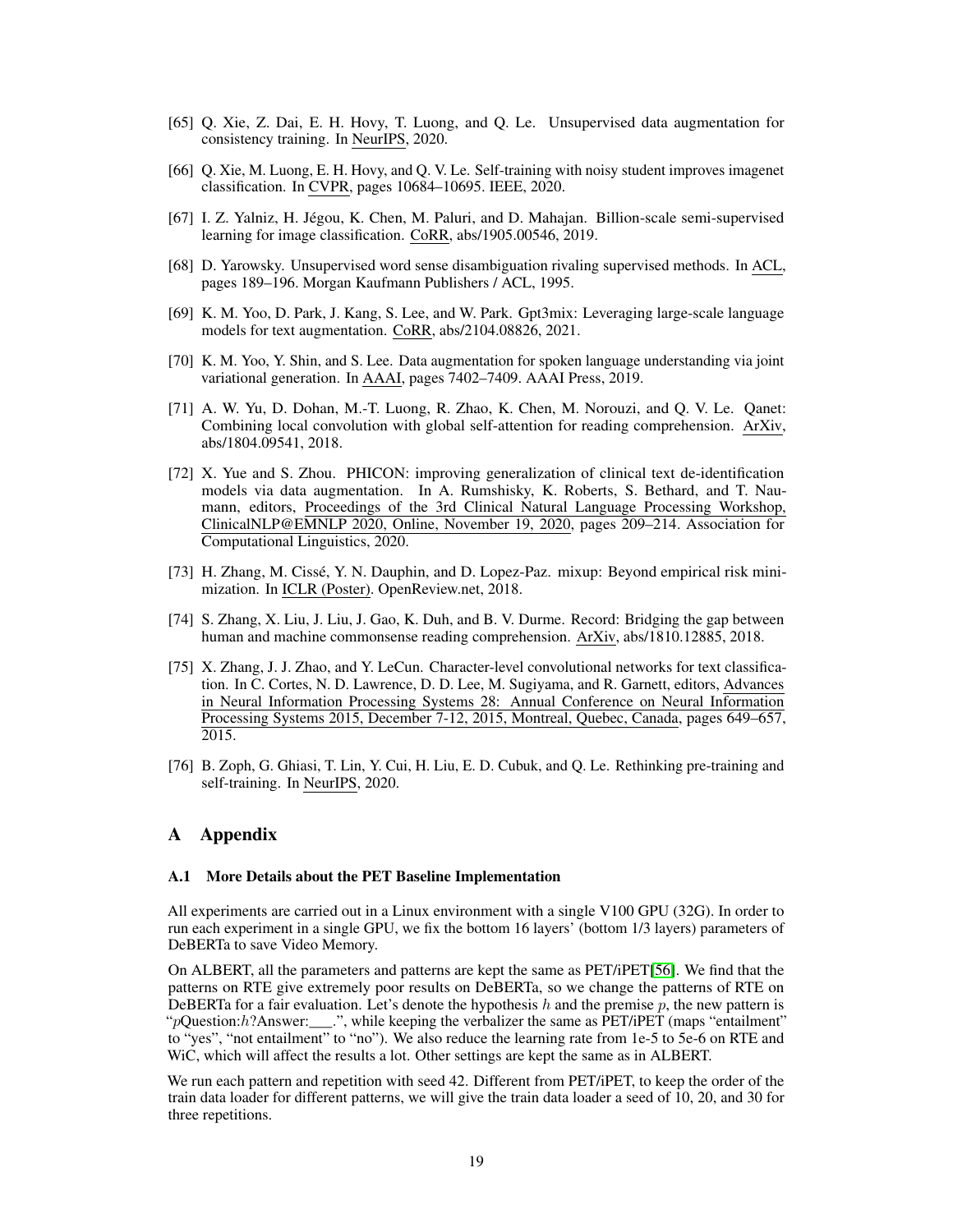### <span id="page-19-1"></span>A.2 Implementation Details of Baseline Augmentation Methods

Synonym Replacement. Our implementation is based on parts of the code of EDA  $10$ . We fix the word replacement ratio to 0.1. We augment 10 times for each sample and then mix them with original samples copied for 10 times.

**KNN Replacement.** Our implementation is based on parts of the code of TinyBert  $^{11}$  $^{11}$  $^{11}$ . We fix the word replacement ratio to  $0.\dot{1}$ , and we replace each word with one of the closest 15 words (K=15) derived from GloVe. We use the word embedding version with 300 dimensions and 6 billion words. We augment 10 times for each sample and then mix them with original samples copied for 10 times.

Easy Data Augmentation. Our implementation is based on the code of EDA  $^{10}$ , which removes all punctuations. Here we implement a new version with punctuation marks since we find them important for hard tasks. All hyper-parameters are kept default, i.e., the four augmentation methods are all with a ratio of 0.1, and each example is augmented 9 times. Finally, we will mix the augmented data with the original data as is done in [\[63\]](#page-17-1).

Back Translation. We implement it with the help of Google Translator.

**TinyBERT**. Our implementation is based on the code of TinyBert  $11$ . If the sentence length is above 512, we will cut off the sentence. All parameters are kept default. Finally, we mix the augmented data with original examples in equal quantities.

T5-MLM. This is the same as FlipDA without data selection. You can refer to Appendix [A.3](#page-19-0) for more details. We augment with a mask ratio of 0.1 because we find a smaller mask ratio will be better without classification. We augment 10 times for each sample and then mix them with original samples copied for 10 times.

**MixUP**. For each batch, we first sample  $\lambda = Beta(0.5, 0.5)$ , just as the author [\[73\]](#page-18-4) recommended. Then, we do linear interpolation on the embedding space of two sentences, and make it the input of the model. Finally, we calculate the loss as the interpolation between its outputs and the two targets.

#### <span id="page-19-0"></span>A.3 Details of Pattern-based Data Cloze Strategy

Because the target and the format of tasks in Fewvary a lot, it is necessary for us to adjust the details for data augmentation fo r each dataset. We will always keep the same framework: (1) firstly, mask the sentence, (2) secondly, generate the new label (preserve or flip the label), and (3) finally fill in the blanks by T5. We also augment 10 times for each example as the candidates. (Augmenting with more times might help, but we only augment 10 times for the sake of time, and we have shown its effectiveness.)

The T5 model [\[48\]](#page-17-5) is not perfect, especially when it is not finetuned. During our experiments, we find it a good cloze model (good at filling in the blanks with information before or after the blanks) but not a good generation model (not good at generating meaning that is not in the original sentence). As a result, in some tasks whose sentence is short, we induce the T5 model to get some new information by adding extra sentences from other examples in the training data set.

**BoolO**. Each example contains two sentences, a question q and a passage p. We need to tell whether the answer of the question is True. Let's denote the masked question  $masked\ q$  and the masked passage masked p. If we want to get a True answer, we will feed "masked q?Yes, masked p" into the model. Otherwise, we will feed " $masked\ q$ ?No,  $masked\ q$ " into the model. The T5 model will fill in the blanks in the masked sentences.

**CB**. Each example contains two sentences, a premise p and a hypothesis  $h$ . We need to tell the relationship between the premise and the hypothesis, entailment, contradiction, or neutral. Let's denote the masked premise masked p and the masked hypothesis masked  $h$ . We will feed "" $masked_h$ " ?\_\_\_. " $masked_p$ "" into the model. Similar to PET, the verbalizer maps "entailment" to "Yes", "contradiction" to "No" and "neutral" to "Maybe". The T5 model will fill in the blanks in the masked sentences.

**COPA**. Each example contains a premise p and two choices  $c_1$ ,  $c_2$ . We need to tell which one is the cause or effect of the premise. The sentences in the COPA dataset is much shorter than the others,

<span id="page-19-2"></span><sup>&</sup>lt;sup>10</sup>http://github.com/jasonwei20/eda\_nlp

<span id="page-19-3"></span><sup>&</sup>lt;sup>11</sup>https://github.com/huawei-noah/Pretrained-Language-Model/tree/master/TinyBERT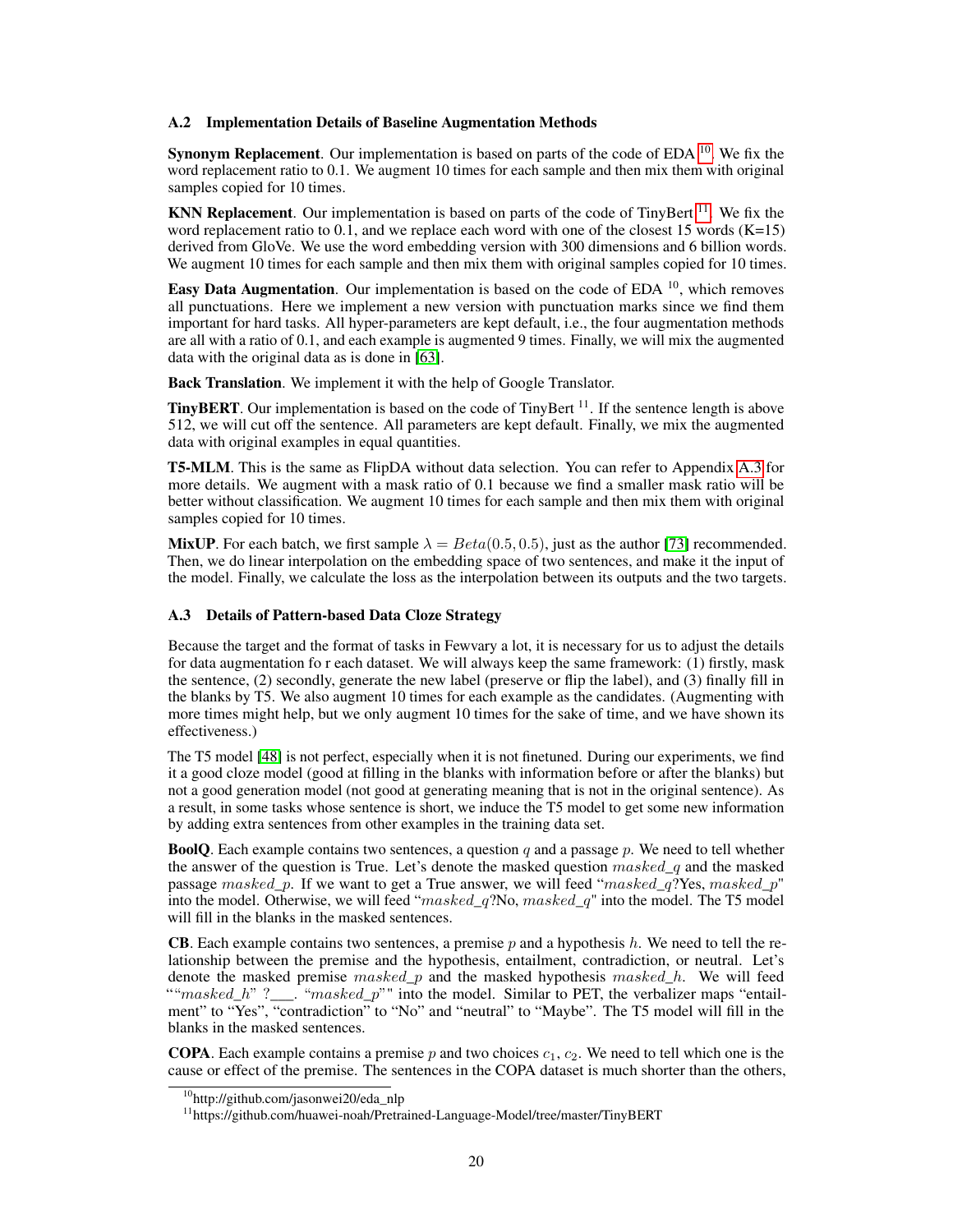and the relationship between the three sentences is much more difficult to be represented in one sentence. So we only masked the premise p into masked p. When we flip the label, we want to make the opposite choice the label, and we also change the question with probability 0.5. If the new question is "effect", we will feed " $masked\_p$  so that  $c_{new\_la}$ " into the model. Otherwise, we will feed " $masked\_p$ , because  $c_{new\_la}$ " into the model.

**RTE.** Each example contains two sentences, a premise p and a hypothesis h. Our augmentation policy is same as BoolQ. Let's denote the masked hypothesis  $masked$  h and the masked premise  $masked_p$ . If we want to get a True answer, we will feed " $masked_h$ ?Yes,  $masked_p$ " into the model. Otherwise, we will feed " $masked\_h$ ?No,  $masked\_q$ " into the model. The T5 model will fill in the blanks in the masked sentences.

WiC. Each example contains two sentences  $s1$  and  $s2$ , and we need to tell whether the word "w" in them has the same meaning. If the new label is "same", we will feed " $masked\_s1.$   $masked\_s2.$  Word "  $w$ " means the same in the two sentences" into the model. Sadly, we find if we concatenate them together with a large mask ratio, after filling in the masks they will be similar. This is because the two sentences are too short and T5 is not "imaginative" enough. To solve this problem, if the new label is "different", we will augment each sentence separately. We also add one sentence sampled from the training set to urge it to generate a more diverse representation. We still do not find a perfect way to augment because if a word does not have several meanings, it will be nearly impossible to flip its label from 'same' to 'different'. We are happy to see that our method can still benefit the model a lot even though it is far from perfect.

WSC. In our experiments, we find it hard for T5 to generate new entities. In this paper, we do not flip its label, but we do believe that there exists an automatic way to generate good augmented examples with different labels.

**MultiRC**. Each example contains a passage  $p$ , a question  $q$ , and several candidate answers  $a$ . For each answer, it will have a label  $la$ . Our method is somewhat limited in this task, because it has been "fliped" when it is constructed. For the  $\langle p, q, a \rangle$  with label True and  $\langle p, q, a' \rangle$  pair with label False, they have satisfied our key idea: similar but different label examples. Even though, we still try to flip it more. Let's denote the masked question  $masked_q$ , the masked passage  $masked_p$ , and masked answer  $masked\_a$ . We fill feed " $masked\_q$ ? Is the correct answer " $masked\_"$ ?Yes/No.  $masked\_p$ " into the model.

### A.4 Details of Pattern-based Filling-in Strategy

We conclude three essential factors for the filling-in strategy: the mask ratio, the decoding strategy, and the fill-in strategy. We divide the mask ratio into three levels: 0.3 (small), 0.5 (medium), and 0.8 (large). The decoding strategy consists of greedy search, random sampling (sample from top 15 words), and beam search (with a beam size of 10). The fill-in strategy consists of filling in the blanks at a time or fill in k blanks at a time iteratively. From our experiments, the mask ratio is the key factor.

### A.5 Hyper-parameter Search Space of FlipDA

We do not search all the possible parameters to save time and avoid overfitting. We are not surprised if there are some better results with a larger search space. Our search space is listed in Table [11.](#page-21-2)

We did some preliminary experiments and found some guiding principles. We find that datasets with larger sentence lengths should have a smaller mask ratio, and respectively, datasets with smaller sentence lengths should have a larger mask ratio. (The WSC dataset should be considered separately because we do not flip its label.) For BoolQ and MultiRC, we choose the mask ratio of 0.3 or 0.5. For COPA and WiC, we choose the mask ratio of 0.8. We also find that if the sentence length is too large, such as MultiRC, it is impossible to fill in all the blanks at a time. (The number of blanks may exceed 100.) To solve this problem, we fill in 10 random blanks at a time, iteratively until all masks are filled. What's more, the COPA dataset is too short, we also try to fill in 1 random blank at a time, iteratively until all masks are filled. We do not figure out the relationship between the characteristic of the datasets and the decoding strategies, so we search the three decoding strategies for all datasets. For most of the datasets, greedy or sample is better than beam search. For each dataset, we also try two modes: allowing the classifier to change the label or not. Above all, for most of the datasets, we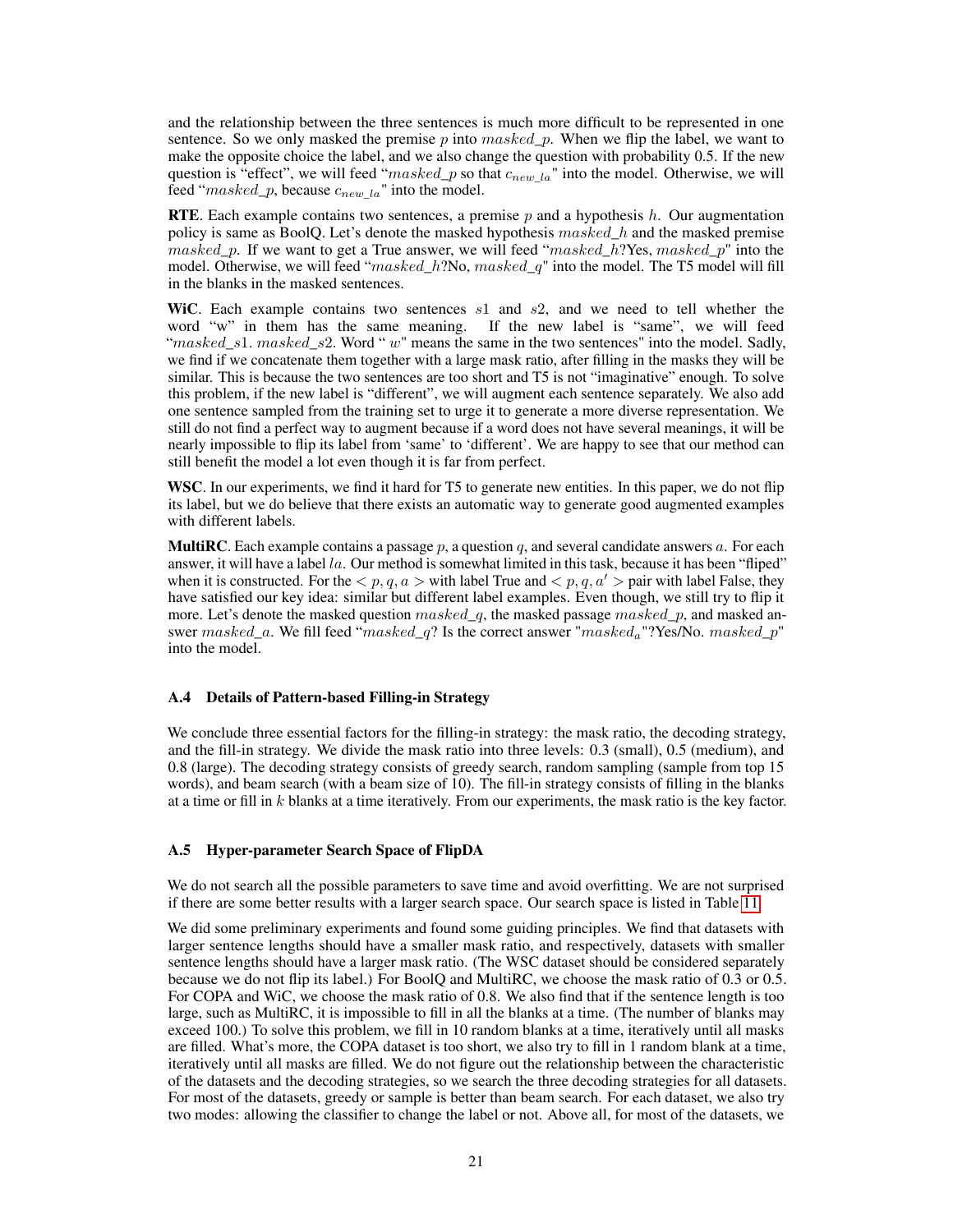only search 6 hyper-parameter combination, we think this will not lead to severe overfitting, and our algorithm is stable.

| Dataset      | Mask Ratio | Fill-in Strategy    | Decoding Strategy         |
|--------------|------------|---------------------|---------------------------|
| <b>BoolO</b> | 0.3/0.5    | default             | greedy/sample/beam search |
| CB           | 0.5        | default             | greedy/sample/beam search |
| <b>COPA</b>  | 0.8        | default/rand iter 1 | greedy/sample/beam search |
| <b>RTE</b>   | 0.5        | default             | greedy/sample/beam search |
| <b>WiC</b>   | 0.8        | default             | greedy/sample/beam search |
| <b>WSC</b>   | 0.3        | default             | greedy/sample/beam search |
| MultiRC      | 0.3/0.5    | rand iter 10        | greedy/sample/beam search |

<span id="page-21-2"></span>Table 11: Hyper-parameter search space of our algorithm.

### <span id="page-21-0"></span>A.6 More Results on ALBERT

In the body part, we only report the ablation results on DeBERTa because the model is larger, and it seems more stable during our experiments. Here we report ablation results on ALBERT. Most of the conclusions are the same, but some details are different. We conjecture that this might be due to the instability of the training process, the quality of the classification model, or some other unknown issues.

### A.6.1 Effectiveness of Pattern-based Data Cloze and FlipDA Classifier

From Table [12](#page-21-3) we can see that our method is still better than other baselines with a classifier, which means our pattern-based data cloze method will contribute to higher quality data with kept/flipped data. From the comparison between Tabl[e6](#page-9-1) and Table [12,](#page-21-3) we can see that the classification is much more useful for DeBERTa than ALBERT. In DeBERTa, almost all augmentation methods will improve their performance with the classifier. In ALBERT, only some augmentation methods will improve its performance on some tasks. We think it is normal because a better classifier will lead to better classification results, i.e., better-selected augmentation data. In RTE, all methods will contribute to better results with the classifier. We think this may be because the label is prone to be flipped in this task.

<span id="page-21-3"></span>Table 12: Ablation study on methods of obtaining candidate augmented data. The ablation study is based on ALBERT-xxlarge-v2. "cls" denotes the same classifier as FlipDA for filtering candidate augmented data. Bold denotes the best-performed ones. Wave-lines denotes those that outperforms the original (without FlipDA classifier) version.

| Method          | <b>BoolO</b><br>Acc. | CВ<br>Acc.F1 | <b>COPA</b><br>Acc. | <b>RTE</b><br>Acc.  | WiC<br>Acc.              | MultiRC<br>EM/F1a                                        | Avg.  | MD                       |
|-----------------|----------------------|--------------|---------------------|---------------------|--------------------------|----------------------------------------------------------|-------|--------------------------|
| <b>Baseline</b> | 72.47                | 82.74/74.84  | 88.33               | 61.40               | 51.27                    | 33.04/74.64                                              | 67.68 | $\overline{\phantom{a}}$ |
| $SR + cls$      | 74.32                | 84.52/79.32  | 82.17               | 63.93               | 49.56                    | 34.53/74.52                                              | 67.74 | 6.16                     |
| $KNN + cls$     | 71.88                | 84.52/76.83  | 83.17               | 67.39               | 53.10                    | 31.62/73.92                                              | 68.16 | 5.16                     |
| $EDA + cls$     | 74.16                | 84.52/78.92  | 83.00               | 60.41               | 50.49                    | 34.22/75.52<br>$\sim$ $\sim$ $\sim$ $\sim$ $\sim$ $\sim$ | 67.44 | 5.33                     |
| $BT-10+cls$     | 73.37                | 83.04/74.19  | 85.00               | 63.12<br>∼∼∼        | $\overline{\phantom{0}}$ | 34.60/74.69                                              | 70.95 | 3.33                     |
| $BT-6+cls$      | 73.26                | 80.06/68.59  | 86.83               | 61.46               | $\overline{\phantom{a}}$ | 34.49/76.05                                              | 70.23 | 4.46                     |
| T-BERT+cls      | 74.44                | 80.80/73.51  | 84.33               | $\sim\sim$<br>65.40 | 50.19                    | 33.75/74.31                                              | 67.59 | 4.00                     |
| FlipDA          | 76.98                | 86.31/82.45  | 89.17               | 70.67               | 54.08                    | 36.38/76.23                                              | 71.93 | 0.00                     |

### <span id="page-21-1"></span>A.6.2 Analysis of Label-Flipping v.s. Label-Preservation

From Table [13,](#page-22-2) we can see that FlipDA is still the best, i.e., augmentation with both directions is better than with only one direction. And augmentation only with label-flipped data is better than with only label-preserved data in most tasks. This phenomenon is more obvious in DeBERTa than ALBERT, which may because the classifier quality of DeBERTa is better than ALBERT. DeBERTa has learned better representations of similar phrases, so the label-kept examples will contribute less.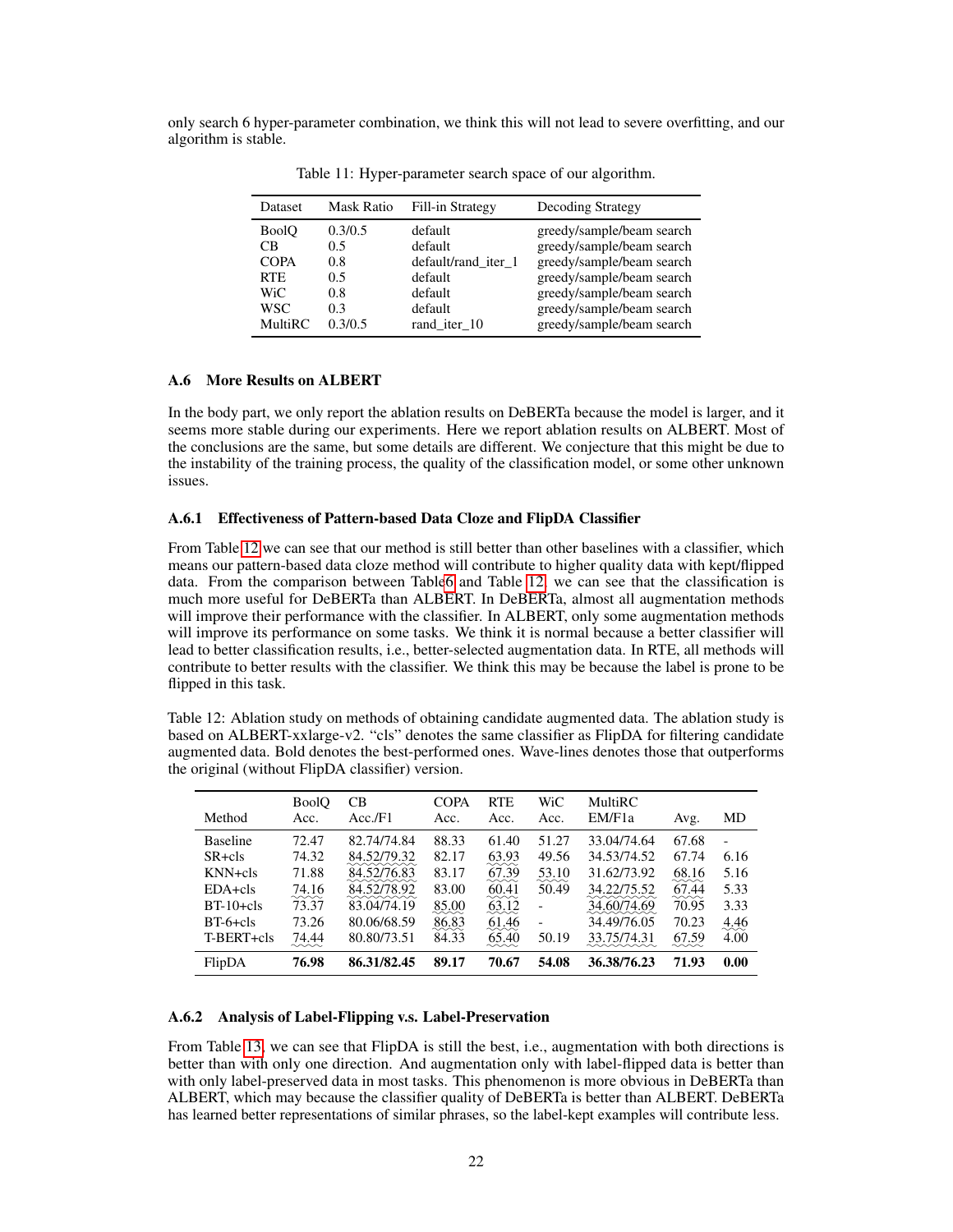<span id="page-22-2"></span>Table 13: Ablation study on label-flipped data v.s. label-preserved data on ALBERT-xxlarge-v2. Bold denotes the best-performed results. Underlines denotes the second-best results. "Avg." is the average of scores and "MD" (MaxDrop) measures the maximum performance drop over multiple tasks for a given method. All results are the the average over multiple patterns and 3 iterations.

| Method          | <b>BoolO</b><br>Acc. | CB.<br>Acc.F1 | <b>COPA</b><br>Acc. | <b>RTE</b><br>Acc. | WiC<br>Acc. | MultiRC<br>EM/F1a | Avg.  | MD     |
|-----------------|----------------------|---------------|---------------------|--------------------|-------------|-------------------|-------|--------|
| <b>Baseline</b> | 72.47                | 82.74/74.84   | 88.33               | 61.40              | 51.27       | 33.04/74.64       | 67.68 | $\sim$ |
| FlipDA(both)    | 76.98                | 86.31/82.45   | 89.17               | 70.67              | 54.08       | 36.38/76.23       | 71.93 | 0.00   |
| Label-Flipped   | 75.09                | 81.40/73.31   | 86.33               | 67.78              | 53.81       | 32.47/74.67       | 68.99 | 2.00   |
| Label-Preserved | 73.95                | 81.25/74.95   | 87.17               | 64.98              | 51.03       | 34.07/74.81       | 68.27 | 1.16   |

### <span id="page-22-0"></span>A.6.3 Analysis of Label Transformation

We took a closer at the effect of label transformation direction in Table [14.](#page-22-3) In BoolQ and RTE, the two flipped directions are better than the kept directions. In all datasets, adding data with more directions is better than with only one direction, even some direction seems extremely bad. This is because only adding data with one direction will largely change the data distribution of the new dataset.

<span id="page-22-3"></span>Table 14: Results of different label transformation on ALBERT-xxlarge-v2. RTE: A/B denotes entail/not-entail, indicating whether the given premise entails with the given hypothesis. BoolQ: A/B denotes False/True, representing the answer for the given yes-no questions. WiC: A/B refers to F/T, indicating whether the target word shares the same meaning in both given sentences.

| Method            | <b>BoolO</b> | <b>RTE</b> | WiC   |
|-------------------|--------------|------------|-------|
|                   | Acc.         | Acc.       | Acc.  |
| baseline          | 72.47        | 61.40      | 51.27 |
| $A \rightarrow A$ | 71.11        | 63.09      | 51.15 |
| $A \rightarrow B$ | 73.56        | 66.71      | 51.29 |
| $B \rightarrow B$ | 71.63        | 59.57      | 52.61 |
| $B \rightarrow A$ | 74.36        | 65.34      | 49.29 |

### A.6.4 Analysis of Strategies for Augmented Data Selection

From Table [15,](#page-23-0) we can see that Noisy Student performs well with the ALBERT model. It achieves good results in almost all the datasets except COPA. While in DeBERTa (see Table [9\)](#page-12-0), the Noisy Student is somewhat weaker. This may be because the DeBERTa model fixes the bottom 1/3 layers' parameters, and thus not suitable for the perturbation on the embedding space, such as dropout. We think a better self-training policy can further improve the performance of data augmentation.

From Table [15,](#page-23-0) the observation of the effectiveness of different strategies is somewhat similar to that on DeBERTa. Diverse TopK is better than Global TopK, which demonstrates the diversity is important. The best result can appear in Default Strategy, Global TopP, or Diverse TopK, and the gap between these choice strategies is smaller.

### <span id="page-22-1"></span>A.7 Case Study

We have provided some augmented examples on RTE in Table [10.](#page-13-0) Here we provide more augmented examples on other tasks. To be specific, BoolQ, WiC, and COPA. The four datasets cover tasks with different targets and sentence lengths.

WiC is a task to tell whether the word w in the two sentences has the same meaning. From Table [16,](#page-23-1) we can see that the two augmented sentences with direction to "True" is similar. This is determined by the characteristic of T5. In the second case, "feel" in "feel the gravity" means "perceive by a physical sensation", but in "felt so insignificant" means "have a feeling or perception about oneself in reaction to someone's behavior or attitude". The last example violates common sense, but it can still provide good information for this task.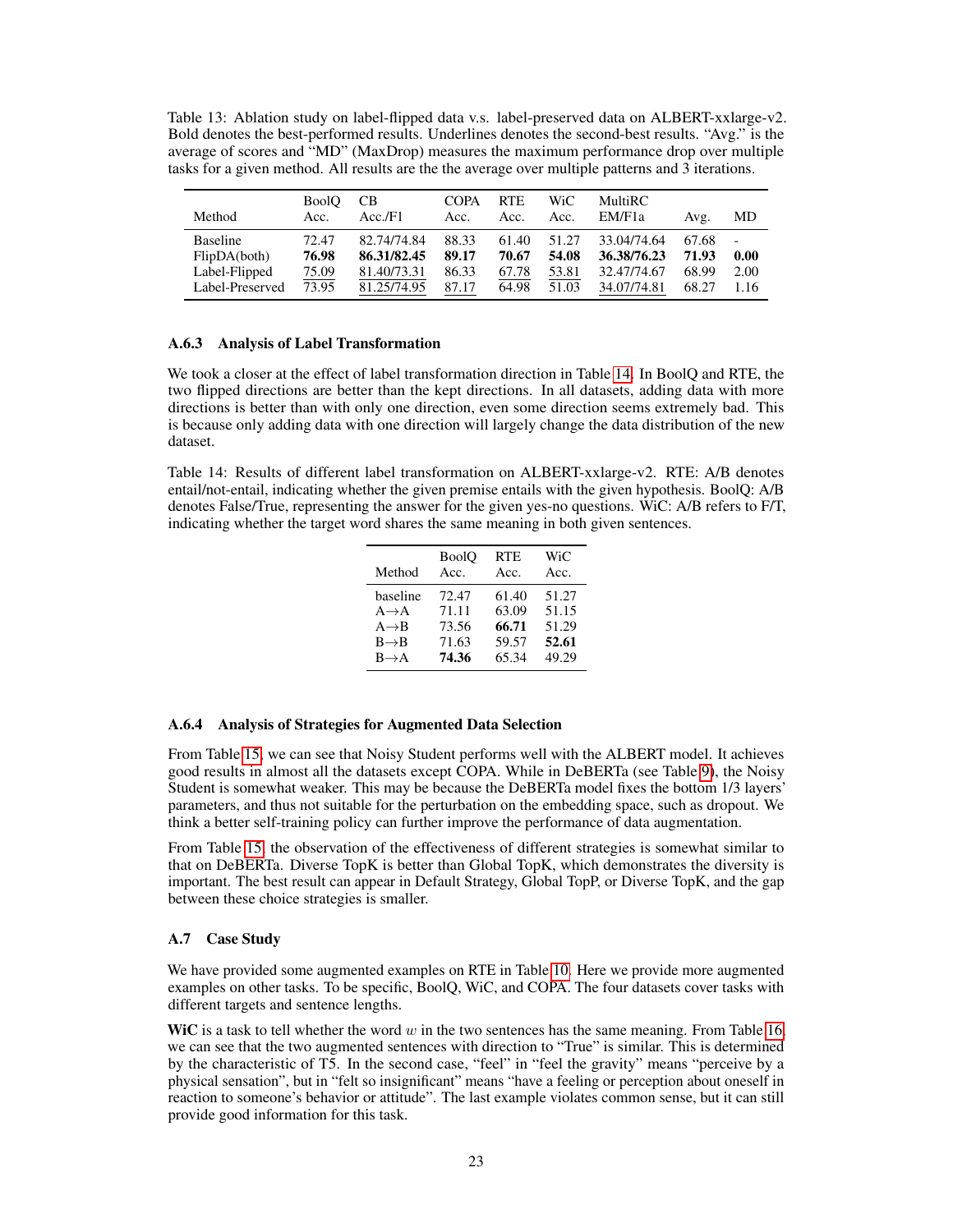<span id="page-23-0"></span>Table 15: Results of different strategies for choosing augmented data on ALBERT-xxlarge-v2. "Avg." is the average of scores and "MD" (MaxDrop) measures the maximum performance drop over multiple tasks for a given method. All results are the the average over multiple patterns and 3 iterations.

| Method                                                         | <b>BoolO</b><br>Acc.             | СB<br>Acc.F1                                             | <b>COPA</b><br>Acc.              | <b>RTE</b><br>Acc.               | WiC<br>Acc.                      | <b>MultiRC</b><br>EM/F1a                                 | Avg.                             | MD                           |
|----------------------------------------------------------------|----------------------------------|----------------------------------------------------------|----------------------------------|----------------------------------|----------------------------------|----------------------------------------------------------|----------------------------------|------------------------------|
| <b>Baseline</b>                                                | 72.47                            | 82.74/74.84                                              | 88.33                            | 61.40                            | 51.27                            | 33.04/74.64                                              | 67.68                            | $\overline{\phantom{a}}$     |
| Noisy Student                                                  | 78.01                            | 88.39/83.32                                              | 82.67                            | 69.52                            | 54.62                            | 37.02/76.53                                              | 71.24                            | 5.66                         |
| Default Strategy<br>Global TopP<br>Global TopK<br>Diverse TopK | 76.98<br>77.73<br>76.86<br>77.27 | 86.31/82.45<br>88.54/84.88<br>87.50/84.42<br>88.39/83.18 | 89.17<br>87.50<br>85.33<br>88.67 | 70.67<br>67.30<br>69.43<br>70.61 | 54.08<br>54.30<br>51.97<br>55.28 | 36.38/76.23<br>35.47/76.47<br>36.48/75.36<br>32.40/73.64 | 71.93<br>71.59<br>70.91<br>71.77 | 0.00<br>0.83<br>3.00<br>0.82 |

<span id="page-23-1"></span>Table 16: Some augmented examples selected by our model (DeBERTa) in WiC. Black denotes original examples, and blue denotes augmented examples. Underlines denotes the word to be determined.

| "True"        | "sentence1": "We vaccinate against scarlet fever."                                                                                               |
|---------------|--------------------------------------------------------------------------------------------------------------------------------------------------|
| $\rightarrow$ | "sentence2": "The nurse vaccinated the children in the school."                                                                                  |
| "True"        | "sentence1": "We vaccinate the children against fever and malaria"<br>"sentence2": "The nurse vaccinated the children against fever and malaria" |
| "True"        | "sentence1": "You make me feel naked."                                                                                                           |
| $\rightarrow$ | "sentence2": "She felt small and insignificant."                                                                                                 |
| "False"       | "sentence1": "You can feel the gravity"<br>"sentence2": "She felt so insignificant and useless"                                                  |
| "False"       | "sentence1": "Can you back up your claims?"<br>"sentence2": "I can't back this plan."                                                            |
| $\rightarrow$ | "sentence1": "Can you please back to your home"                                                                                                  |
| "True"        | "sentence2": "I can't back from your house"                                                                                                      |
| "False"       | "sentence1": "Turn and face your partner now."                                                                                                   |
| $\rightarrow$ | "sentence2": "The bunkers faced north and east, toward Germany."                                                                                 |
| "False"       | "sentence1": "Get up and face it now"<br>"sentence2": "The ship faced north and south from the coast"                                            |

BoolQ is a QA task that provides a passage and a question. The author needs to tell whether the answer to the question is True or False according to the given passage. We provide augmented examples of four directions.

The augmented examples are in Table [17.](#page-24-0) The first case changes "green onyx" to "Brazilian onyx" without changing its label. The second case changes the passage to make the question True, even though it is against common sense. The third case copies some parts of the passage into the question, and then the label flips. The last case changed the keywords of the example but without changing its label.

COPA is a task that needs to choose the effect or cause of the premise from choice1 and choice2. PET treats it as a multi-token cloze question, i.e., predict the whole sentence of choice1 or choice2. We only change the premise or the question to flip or keep the label.

The augmented examples are in Table [18.](#page-25-0) As described in Appendix [A.3,](#page-19-0) there will be three types: keep the label, flip the label but keep the question, and flip the label and the question at the same time. The first case changes " the archeologist" to "she" and "site" to "earth", both of them keep the meaning of the sentence. The last three cases change almost the whole sentence, but they are in line with human knowledge. From the examples, we can see that the T5-model has human knowledge and it is a good augmenter.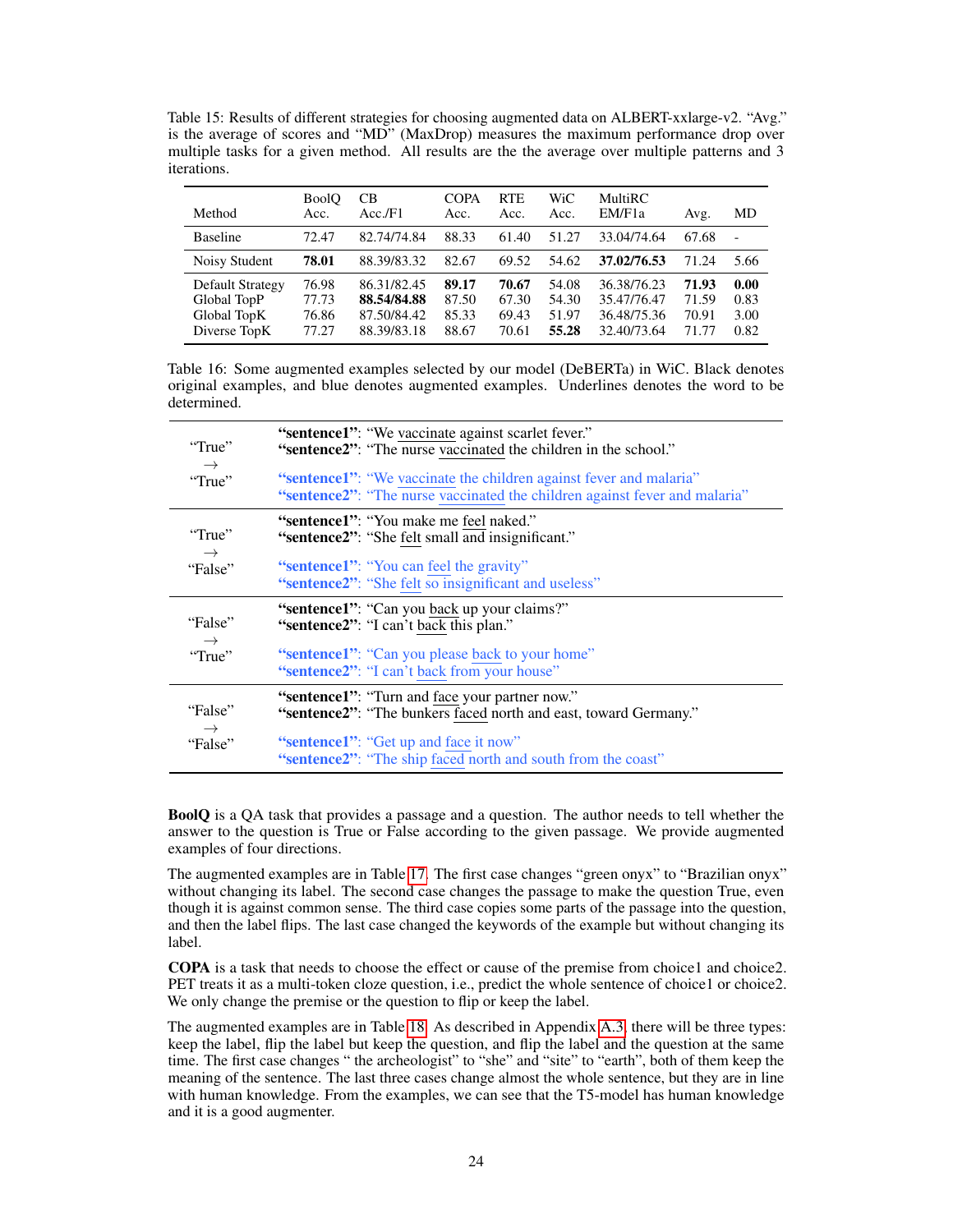<span id="page-24-0"></span>Table 17: Some augmented examples selected by our model (DeBERTa) in BoolQ. Black denotes original examples, and blue denotes augmented examples.

| "True"<br>$\rightarrow$  | "passage": "Onyx – Brazilian green onyx was often used as plinths for art deco<br>sculptures created in the 1920s and 1930s. The German sculptor Ferdinand Preiss<br>used Brazilian green onyx for the base on the majority of his chryselephantine<br>sculptures. Green onyx was also used for trays and pin dishes – produced mainly<br>in Austria – often with small bronze animals or figures attached."<br>"question": "is there such a thing as green onyx"                   |
|--------------------------|-------------------------------------------------------------------------------------------------------------------------------------------------------------------------------------------------------------------------------------------------------------------------------------------------------------------------------------------------------------------------------------------------------------------------------------------------------------------------------------|
| "True"                   | "passage": "Onyx is Brazilian Onyx which was often used as the base for art<br>glass sculptures created in the 1920s and 1930s. The German sculptor Ferdinand<br>von Goethe used onyx as the base on the bases of his sculptures. It was also<br>used for making pin plates and pin dishes and many artists produced on-oniex<br>sculptures with various animals and figures attached"<br>"question": "Is there such a stone as Brazilian onyx"                                     |
| "True"                   | "passage": "Atomic number – The atomic number or proton number (symbol Z)<br>of a chemical element is the number of protons found in the nucleus of an atom.<br>It is identical to the charge number of the nucleus. The atomic number uniquely<br>identifies a chemical element. In an uncharged atom, the atomic number is also<br>equal to the number of electrons."<br>"question": "is the atomic number equal to the number of protons"                                        |
| $\rightarrow$<br>"False" | "passage": "Atomic number is not equal to atomic number or protons. Atomic<br>number $(A, B, C, Z)$ of a chemical element is the number of electrons in the<br>nucleus of an atom. The nucleus is composed by the electrons that are present<br>in the nucleus. The numeric value uniquely identifies an element. In case of<br>uncharged atom, the charge number is equal to the number of electrons"<br>"question": "number of the atomic element equal to the number or protons" |
| "False"                  | "passage": "Peace bond – The use of peace bonds is rather uncommon in the<br>U.S. justice system, but a deferred prosecution has a similar effect. Since there is<br>no conviction or admission of any guilt, signing a peace bond in Canada does not<br>usually result in U.S. inadmissibility under INA $\S$ 212 (a) (2)."<br>"question": "is a peace bond an admission of guilt"                                                                                                 |
| $\rightarrow$<br>"True"  | "passage": "Peace bond is an important use of money that is widely used in the<br>U.S. justice system, and deferred prosecution has similar effect. Since there<br>is no promise or admission of guilt in any case, signing a peace bond does not<br>usually result in any conviction under U $\S 2$ (a) (b)"<br>"question": "Is a peace bond part of the criminal justice system"                                                                                                  |
| "False"<br>$\rightarrow$ | "passage": "The Princess and the Goblin (film) – The Princess and the Goblin<br>(Hungarian: A hercegnő és a kobold) is a 1991 British-Hungarian-American<br>animated musical fantasy film directed by József Gémes and written by Robin<br>Lyons, an adaptation of George MacDonald's 1872 novel of the same name."<br>"question": "is the princess and the goblin a disney movie"                                                                                                  |
| "False"                  | "passage": "The Goblet and the Goblin (film) – The Hound and the Goblin<br>(Hungarian: A hoz és a kobold) is a 1996 British-Hungarian-American film<br>directed by Peter Gémes and produced by John Lyons, an adaptation of George<br>MacDonald 's novel of the same name"<br>"question": "Is the goblin and the hobbit disney movie"                                                                                                                                               |